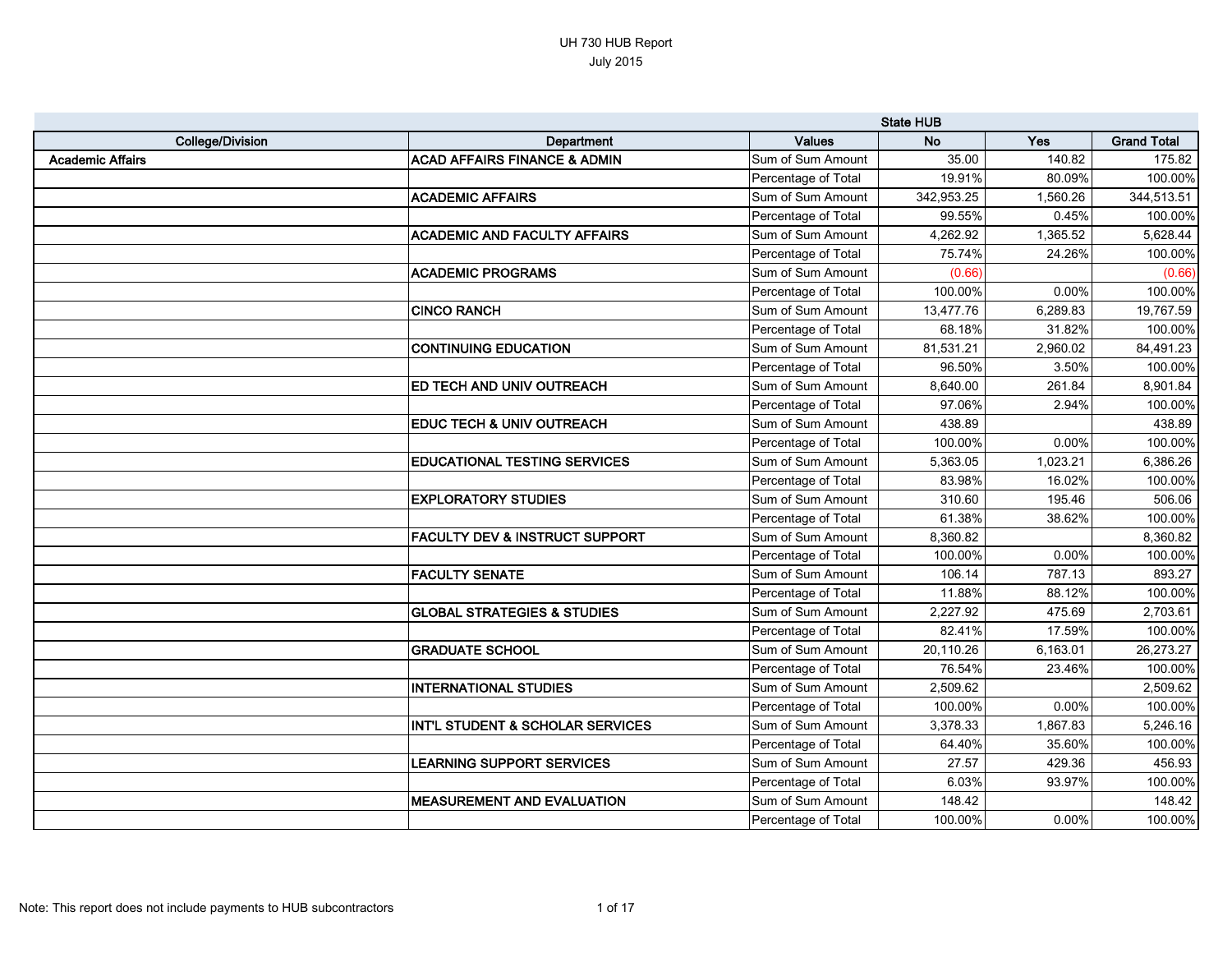|                                      |                                       | <b>State HUB</b>    |            |           |                    |
|--------------------------------------|---------------------------------------|---------------------|------------|-----------|--------------------|
| <b>College/Division</b>              | Department                            | <b>Values</b>       | <b>No</b>  | Yes       | <b>Grand Total</b> |
| <b>Academic Affairs</b>              | <b>ONLINE FUNCTIONAL SUPPORT</b>      | Sum of Sum Amount   | 130.12     |           | 130.12             |
|                                      |                                       | Percentage of Total | 100.00%    | 0.00%     | 100.00%            |
|                                      | <b>POLICY &amp; PLANNING</b>          | Sum of Sum Amount   | 7,750.42   |           | 7,750.42           |
|                                      |                                       | Percentage of Total | 100.00%    | 0.00%     | 100.00%            |
|                                      | <b>STRATEGIC ENROLLMENT PLANNING</b>  | Sum of Sum Amount   | 429.16     |           | 429.16             |
|                                      |                                       | Percentage of Total | 100.00%    | 0.00%     | 100.00%            |
|                                      | <b>TRANSFER ADVISING PROGRAM</b>      | Sum of Sum Amount   | 154.78     |           | 154.78             |
|                                      |                                       | Percentage of Total | 100.00%    | 0.00%     | 100.00%            |
|                                      | UH ENERGY                             | Sum of Sum Amount   | 2,703.67   | 41.28     | 2,744.95           |
|                                      |                                       | Percentage of Total | 98.50%     | 1.50%     | 100.00%            |
|                                      | UH HEALTH                             | Sum of Sum Amount   | 4,735.60   |           | 4,735.60           |
|                                      |                                       | Percentage of Total | 100.00%    | 0.00%     | 100.00%            |
|                                      | UH OFF-CAMPUS SUPPORT                 | Sum of Sum Amount   | 1,647.42   | 2,326.28  | 3,973.70           |
|                                      |                                       | Percentage of Total | 41.46%     | 58.54%    | 100.00%            |
|                                      | <b>UH SUGAR LAND</b>                  | Sum of Sum Amount   | 49,788.07  | 28,581.15 | 78,369.22          |
|                                      |                                       | Percentage of Total | 63.53%     | 36.47%    | 100.00%            |
|                                      | <b>UNDERGRADUATE ACADEMIC AFFAIRS</b> | Sum of Sum Amount   | 227.48     |           | 227.48             |
|                                      |                                       | Percentage of Total | 100.00%    | 0.00%     | 100.00%            |
|                                      | UNDERGRADUATE STUDENT SUCCESS         | Sum of Sum Amount   | 40,413.76  | (68.79)   | 40,344.97          |
|                                      |                                       | Percentage of Total | 100.17%    | $-0.17%$  | 100.00%            |
|                                      | UNDERGRADUATE STUDENT SUCCESS CTR     | Sum of Sum Amount   | 148.42     |           | 148.42             |
|                                      |                                       | Percentage of Total | 100.00%    | 0.00%     | 100.00%            |
|                                      | <b>WRITING CENTER</b>                 | Sum of Sum Amount   | 645.96     | 80.40     | 726.36             |
|                                      |                                       | Percentage of Total | 88.93%     | 11.07%    | 100.00%            |
| Academic Affairs Sum of Sum Amount   |                                       |                     | 602,655.96 | 54,480.30 | 657,136.26         |
| Academic Affairs Percentage of Total |                                       |                     | 91.71%     | 8.29%     | 100.00%            |
| <b>Administration and Finance</b>    | <b>ADMINISTRATION &amp; FINANCE</b>   | Sum of Sum Amount   | 764.41     | 774.62    | 1,539.03           |
|                                      |                                       | Percentage of Total | 49.67%     | 50.33%    | 100.00%            |
|                                      | <b>AUXILIARY SERVICES OPERATIONS</b>  | Sum of Sum Amount   | 3,327.25   |           | 3,327.25           |
|                                      |                                       | Percentage of Total | 100.00%    | 0.00%     | 100.00%            |
|                                      | <b>BUDGET</b>                         | Sum of Sum Amount   | 293.26     | 39.14     | 332.40             |
|                                      |                                       | Percentage of Total | 88.23%     | 11.77%    | 100.00%            |
|                                      | <b>BUSINESS SERVICES</b>              | Sum of Sum Amount   | 693.51     | 2.74      | 696.25             |
|                                      |                                       | Percentage of Total | 99.61%     | 0.39%     | 100.00%            |
|                                      | <b>BUSINESS SERVICES PLANTOPS</b>     | Sum of Sum Amount   | 2,335.74   | 99.90     | 2,435.64           |
|                                      |                                       | Percentage of Total | 95.90%     | 4.10%     | 100.00%            |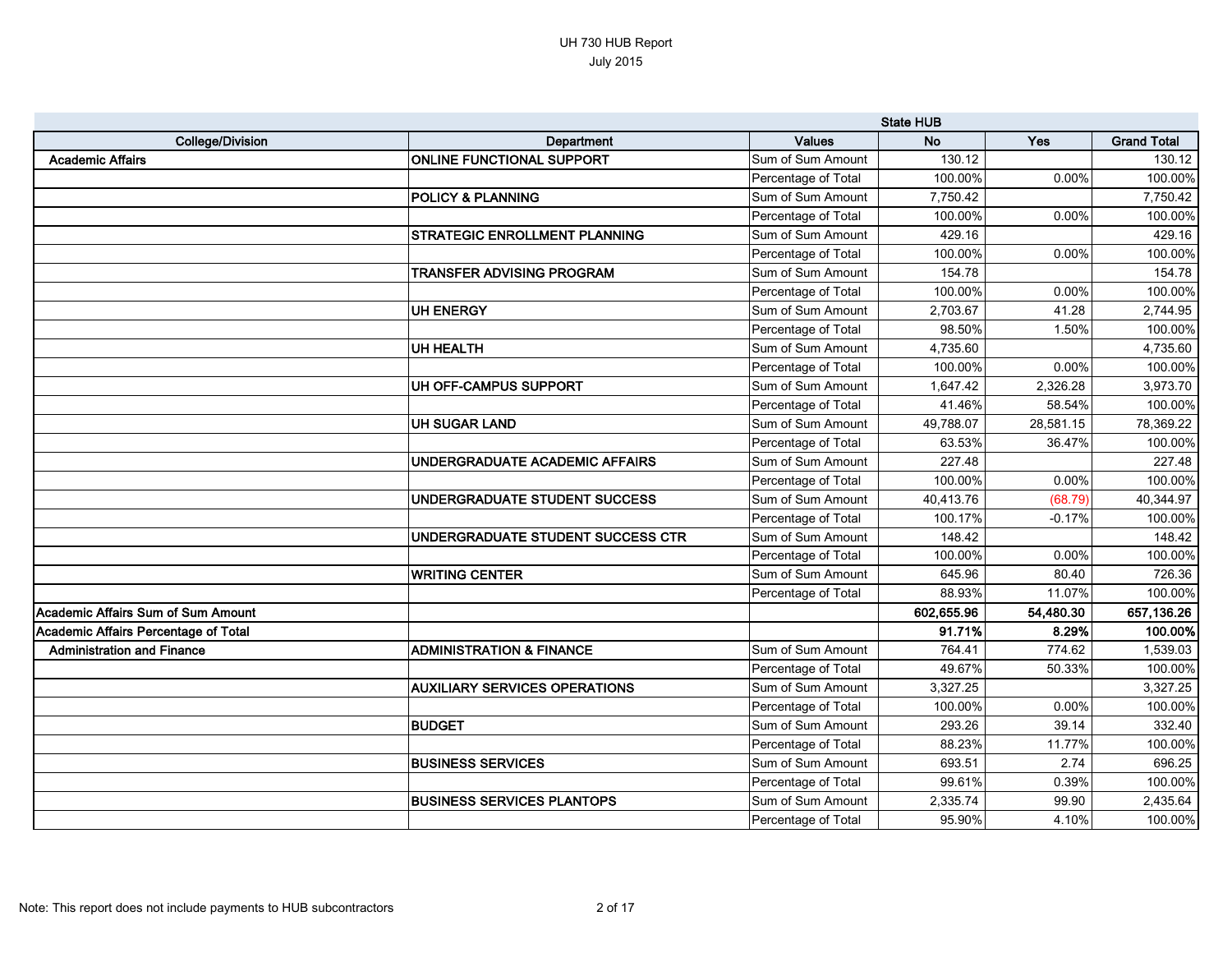|                                   |                                               |                     | <b>State HUB</b> |            |                    |
|-----------------------------------|-----------------------------------------------|---------------------|------------------|------------|--------------------|
| <b>College/Division</b>           | Department                                    | <b>Values</b>       | <b>No</b>        | Yes        | <b>Grand Total</b> |
| <b>Administration and Finance</b> | <b>CENTRAL FACILITY SERVICES</b>              | Sum of Sum Amount   | 18,165.41        | 800.51     | 18,965.92          |
|                                   |                                               | Percentage of Total | 95.78%           | 4.22%      | 100.00%            |
|                                   | <b>COUGAR CARD</b>                            | Sum of Sum Amount   | 8,769.15         | 15,661.20  | 24,430.35          |
|                                   |                                               | Percentage of Total | 35.89%           | 64.11%     | 100.00%            |
|                                   | <b>DEPT OF PUBLIC SAFETY ADMINIST</b>         | Sum of Sum Amount   | 1,280.50         |            | 1,280.50           |
|                                   |                                               | Percentage of Total | 100.00%          | 0.00%      | 100.00%            |
|                                   | <b>ENTERPRISE SYSTEMS</b>                     | Sum of Sum Amount   | 32,938.75        | 2,640.00   | 35,578.75          |
|                                   |                                               | Percentage of Total | 92.58%           | 7.42%      | 100.00%            |
|                                   | <b>ENV HEALTH &amp; LIFE SAFETY</b>           | Sum of Sum Amount   | 735.66           |            | 735.66             |
|                                   |                                               | Percentage of Total | 100.00%          | 0.00%      | 100.00%            |
|                                   | <b>FACILITIES MANAGEMENT</b>                  | Sum of Sum Amount   | 23,688.67        | 40,817.88  | 64,506.55          |
|                                   |                                               | Percentage of Total | 36.72%           | 63.28%     | 100.00%            |
|                                   | <b>FACILITIES OPERATION &amp; MAINT</b>       | Sum of Sum Amount   | 21,981.93        | 1,194.07   | 23,176.00          |
|                                   |                                               | Percentage of Total | 94.85%           | 5.15%      | 100.00%            |
|                                   | <b>FACILITIES PLANNING &amp; CONSTRUCTION</b> | Sum of Sum Amount   | 10,266,375.79    | 545,796.64 | 10,812,172.43      |
|                                   |                                               | Percentage of Total | 94.95%           | 5.05%      | 100.00%            |
|                                   | <b>FINANCE-A&amp;F</b>                        | Sum of Sum Amount   | 903.58           | 3,969.19   | 4,872.77           |
|                                   |                                               | Percentage of Total | 18.54%           | 81.46%     | 100.00%            |
|                                   | <b>FINANCIAL REPORTING</b>                    | Sum of Sum Amount   | 1,668.00         | 2,042.88   | 3,710.88           |
|                                   |                                               | Percentage of Total | 44.95%           | 55.05%     | 100.00%            |
|                                   | FIRE LIFE SAFETY SERVICES                     | Sum of Sum Amount   | 6,589.98         | 1,990.63   | 8,580.61           |
|                                   |                                               | Percentage of Total | 76.80%           | 23.20%     | 100.00%            |
|                                   | HIGH PERFORMANCE & COMPUTING & NETWK          | Sum of Sum Amount   | 10,906.83        |            | 10,906.83          |
|                                   |                                               | Percentage of Total | 100.00%          | 0.00%      | 100.00%            |
|                                   | <b>HUMAN RESOURCES</b>                        | Sum of Sum Amount   | 3,611.00         | 400.97     | 4,011.97           |
|                                   |                                               | Percentage of Total | 90.01%           | 9.99%      | 100.00%            |
|                                   | <b>INACTIVE-UNIV MEDIA SERVICES</b>           | Sum of Sum Amount   | 1,218.99         |            | 1,218.99           |
|                                   |                                               | Percentage of Total | 100.00%          | 0.00%      | 100.00%            |
|                                   | <b>INST - BUSINESS SERVICES</b>               | Sum of Sum Amount   | 87,822.50        |            | 87,822.50          |
|                                   |                                               | Percentage of Total | 100.00%          | 0.00%      | 100.00%            |
|                                   | <b>INST - FINANCE</b>                         | Sum of Sum Amount   | 51,279.77        |            | 51,279.77          |
|                                   |                                               | Percentage of Total | 100.00%          | 0.00%      | 100.00%            |
|                                   | <b>KUHA RADIO</b>                             | Sum of Sum Amount   | 4,730.08         | 1,132.41   | 5,862.49           |
|                                   |                                               | Percentage of Total | 80.68%           | 19.32%     | 100.00%            |
|                                   | <b>KUHF RADIO</b>                             | Sum of Sum Amount   | 79,149.28        | 11,324.89  | 90,474.17          |
|                                   |                                               | Percentage of Total | 87.48%           | 12.52%     | 100.00%            |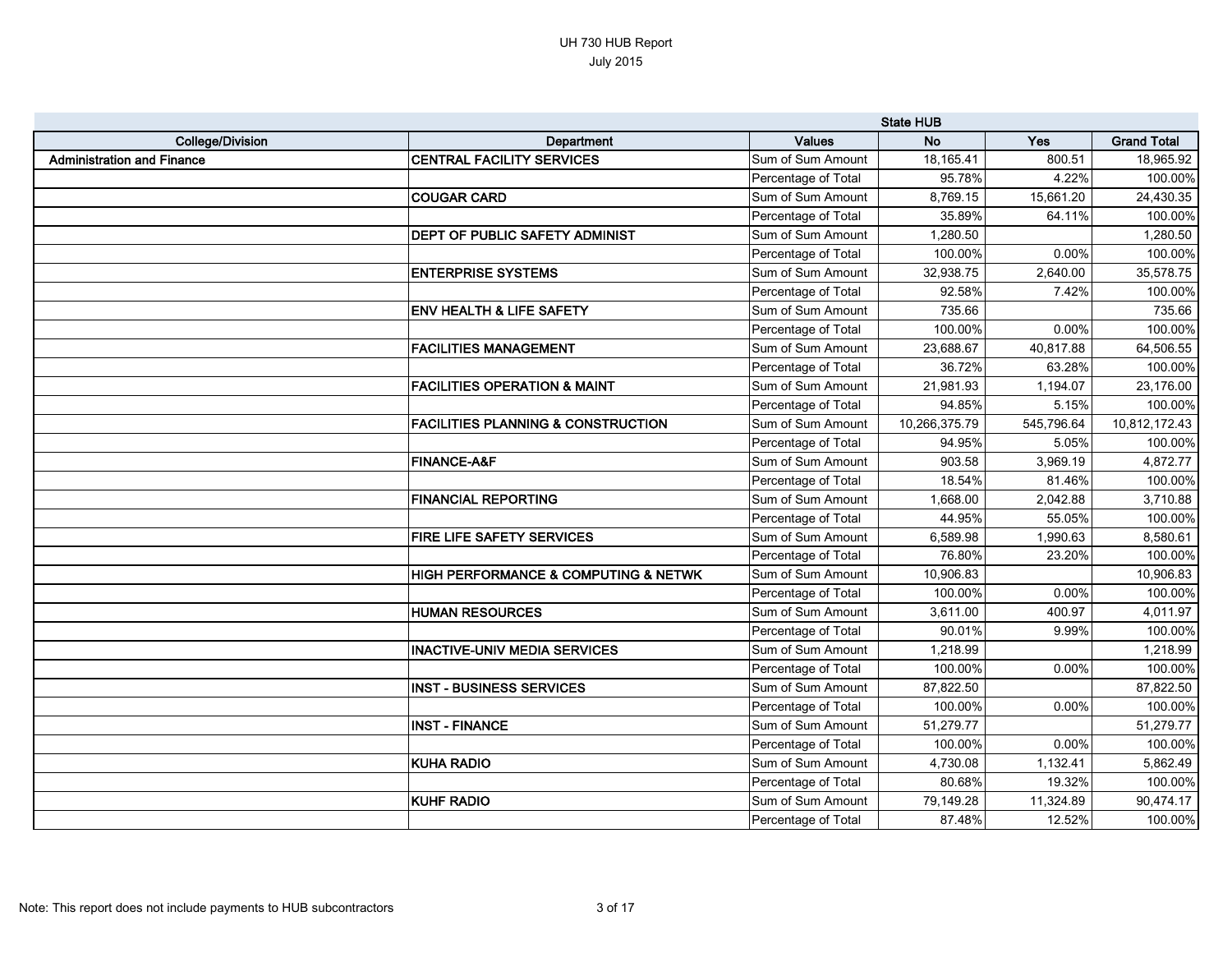|                                   |                                                |                     | <b>State HUB</b> |            |                    |
|-----------------------------------|------------------------------------------------|---------------------|------------------|------------|--------------------|
| <b>College/Division</b>           | Department                                     | <b>Values</b>       | <b>No</b>        | Yes        | <b>Grand Total</b> |
| <b>Administration and Finance</b> | <b>MINOR AND PLANNED PROJECTS</b>              | Sum of Sum Amount   | 460,725.29       | 174,389.35 | 635,114.64         |
|                                   |                                                | Percentage of Total | 72.54%           | 27.46%     | 100.00%            |
|                                   | <b>MINOR IN-HOUSE CONSTRUCTION</b>             | Sum of Sum Amount   | 1,309.67         | 2,668.00   | 3,977.67           |
|                                   |                                                | Percentage of Total | 32.93%           | 67.07%     | 100.00%            |
|                                   | <b>NORTH ZONE CUSTODIAL</b>                    | Sum of Sum Amount   | 316.76           |            | 316.76             |
|                                   |                                                | Percentage of Total | 100.00%          | 0.00%      | 100.00%            |
|                                   | <b>PARKING &amp; TRANSPORTATION OPERATIONS</b> | Sum of Sum Amount   | 9,411.79         | 5,673.35   | 15,085.14          |
|                                   |                                                | Percentage of Total | 62.39%           | 37.61%     | 100.00%            |
|                                   | <b>PHY PLANT-AUTOMOTIVE</b>                    | Sum of Sum Amount   | 18,454.24        | 6,656.38   | 25,110.62          |
|                                   |                                                | Percentage of Total | 73.49%           | 26.51%     | 100.00%            |
|                                   | PHY PLANT-GROUNDS MAINT                        | Sum of Sum Amount   | 16,301.39        |            | 16,301.39          |
|                                   |                                                | Percentage of Total | 100.00%          | 0.00%      | 100.00%            |
|                                   | <b>PHY PLANT-SOLID WASTE</b>                   | Sum of Sum Amount   | 1,689.66         |            | 1,689.66           |
|                                   |                                                | Percentage of Total | 100.00%          | 0.00%      | 100.00%            |
|                                   | <b>PHYSICAL PLANT</b>                          | Sum of Sum Amount   | 191,497.14       | 345,467.87 | 536,965.01         |
|                                   |                                                | Percentage of Total | 35.66%           | 64.34%     | 100.00%            |
|                                   | POLICE                                         | Sum of Sum Amount   | 18,453.30        | 896.25     | 19,349.55          |
|                                   |                                                | Percentage of Total | 95.37%           | 4.63%      | 100.00%            |
|                                   | POSTAL SERVICES OPERATIONS                     | Sum of Sum Amount   | 15,925.21        |            | 15,925.21          |
|                                   |                                                | Percentage of Total | 100.00%          | 0.00%      | 100.00%            |
|                                   | <b>PRINTING OPERATIONS</b>                     | Sum of Sum Amount   | 5,479.46         | 1,234.13   | 6,713.59           |
|                                   |                                                | Percentage of Total | 81.62%           | 18.38%     | 100.00%            |
|                                   | <b>PUBLIC SAFETY SYSTEMS</b>                   | Sum of Sum Amount   | 671.32           |            | 671.32             |
|                                   |                                                | Percentage of Total | 100.00%          | 0.00%      | 100.00%            |
|                                   | <b>REAL ESTATE SERVICES</b>                    | Sum of Sum Amount   | 400.00           |            | 400.00             |
|                                   |                                                | Percentage of Total | 100.00%          | 0.00%      | 100.00%            |
|                                   | <b>RISK MANAGEMENT</b>                         | Sum of Sum Amount   |                  | 138.22     | 138.22             |
|                                   |                                                | Percentage of Total | 0.00%            | 100.00%    | 100.00%            |
|                                   | <b>SERVICE LEVEL AGREEMENT</b>                 | Sum of Sum Amount   | 6,252.68         | 385,779.82 | 392,032.50         |
|                                   |                                                | Percentage of Total | 1.59%            | 98.41%     | 100.00%            |
|                                   | <b>STUDENT BUSINESS SERVICES</b>               | Sum of Sum Amount   | 21,746.80        | 1,497.04   | 23,243.84          |
|                                   |                                                | Percentage of Total | 93.56%           | 6.44%      | 100.00%            |
|                                   | <b>TECHNOLOGY SERVICES &amp; SUPPORT</b>       | Sum of Sum Amount   | 139,677.12       | 99,399.17  | 239,076.29         |
|                                   |                                                | Percentage of Total | 58.42%           | 41.58%     | 100.00%            |
|                                   | TV PUBLIC BROADCASTING                         | Sum of Sum Amount   | 78,024.99        | 10,192.39  | 88,217.38          |
|                                   |                                                | Percentage of Total | 88.45%           | 11.55%     | 100.00%            |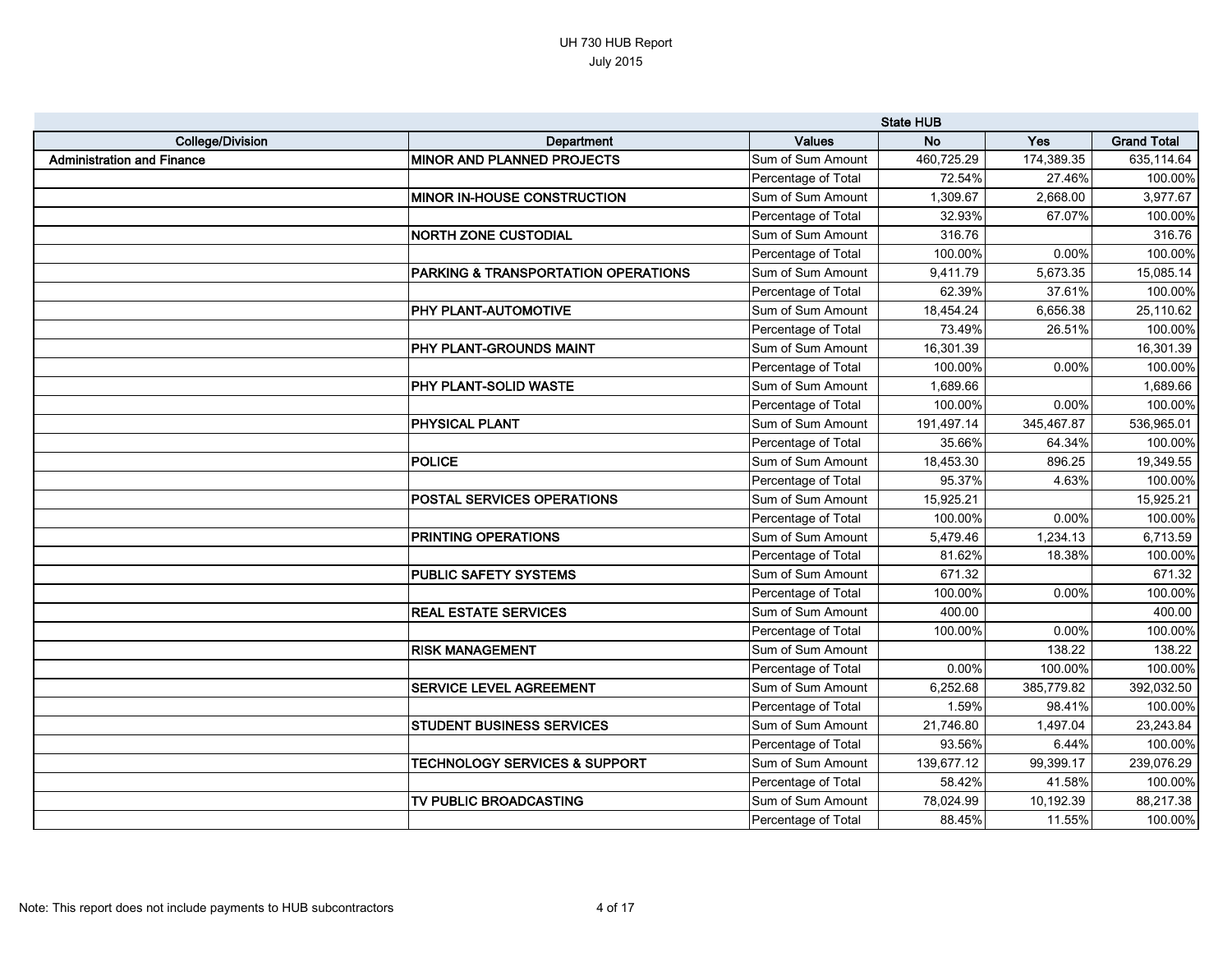|                                                |                                             |                     | <b>State HUB</b> |              |                    |
|------------------------------------------------|---------------------------------------------|---------------------|------------------|--------------|--------------------|
| <b>College/Division</b>                        | Department                                  | <b>Values</b>       | <b>No</b>        | Yes          | <b>Grand Total</b> |
| <b>Administration and Finance</b>              | UH SPORTS & ENTERTAINMENT SVC               | Sum of Sum Amount   | 228,910.52       |              | 228,910.52         |
|                                                |                                             | Percentage of Total | 100.00%          | 0.00%        | 100.00%            |
|                                                | <b>UIT SECURITY</b>                         | Sum of Sum Amount   | 95,458.28        | 323.24       | 95,781.52          |
|                                                |                                             | Percentage of Total | 99.66%           | 0.34%        | 100.00%            |
|                                                | UNIV INFORMATION TECH PROJECTS              | Sum of Sum Amount   | 1,925.50         |              | 1,925.50           |
|                                                |                                             | Percentage of Total | 100.00%          | 0.00%        | 100.00%            |
|                                                | UNIV PROPERTY SERVICES OPERATIONS           | Sum of Sum Amount   | 271,081.14       |              | 271,081.14         |
|                                                |                                             | Percentage of Total | 100.00%          | 0.00%        | 100.00%            |
|                                                | UNIVERSITY INFORMATION TECHNOLOGY           | Sum of Sum Amount   | 2,901.84         | 3,034.54     | 5,936.38           |
|                                                |                                             | Percentage of Total | 48.88%           | 51.12%       | 100.00%            |
| Administration and Finance Sum of Sum Amount   |                                             |                     | 12,215,844.14    | 1,666,037.42 | 13,881,881.56      |
| Administration and Finance Percentage of Total |                                             |                     | 88.00%           | 12.00%       | 100.00%            |
| Architecture                                   | <b>ARCHITECTURE</b>                         | Sum of Sum Amount   | 550.28           |              | 550.28             |
|                                                |                                             | Percentage of Total | 100.00%          | 0.00%        | 100.00%            |
|                                                | <b>COMMU DESIGN CNTR SUSAN ROGERS</b>       | Sum of Sum Amount   | 43.25            |              | 43.25              |
|                                                |                                             | Percentage of Total | 100.00%          | 0.00%        | 100.00%            |
|                                                | <b>DEAN, ARCHITECTURE</b>                   | Sum of Sum Amount   | 26,806.29        | 1,349.11     | 28,155.40          |
|                                                |                                             | Percentage of Total | 95.21%           | 4.79%        | 100.00%            |
| <b>Architecture Sum of Sum Amount</b>          |                                             |                     | 27,399.82        | 1,349.11     | 28,748.93          |
| <b>Architecture Percentage of Total</b>        |                                             |                     | 95.31%           | 4.69%        | 100.00%            |
| <b>Business Administration</b>                 | <b>ACCOUNTANCY AND TAXATION</b>             | Sum of Sum Amount   | 9.86             | 853.64       | 863.50             |
|                                                |                                             | Percentage of Total | 1.14%            | 98.86%       | 100.00%            |
|                                                | <b>ACCOUNTING CERTIFICATE PROGRAM</b>       | Sum of Sum Amount   | 259.51           | 67.09        | 326.60             |
|                                                |                                             | Percentage of Total | 79.46%           | 20.54%       | 100.00%            |
|                                                | <b>BAUER CAREER SERVICES CTR</b>            | Sum of Sum Amount   | 652.39           | 104.73       | 757.12             |
|                                                |                                             | Percentage of Total | 86.17%           | 13.83%       | 100.00%            |
|                                                | <b>BAUER COMMUNICATIONS</b>                 | Sum of Sum Amount   | 19,866.74        | 335.33       | 20,202.07          |
|                                                |                                             | Percentage of Total | 98.34%           | 1.66%        | 100.00%            |
|                                                | <b>BAUER DIVISION OF TECHNOLOGY</b>         | Sum of Sum Amount   | 42,792.28        | 162.50       | 42,954.78          |
|                                                |                                             | Percentage of Total | 99.62%           | 0.38%        | 100.00%            |
|                                                | <b>BAUER EXTERNAL RELATIONS DEPT</b>        | Sum of Sum Amount   |                  | 112.13       | 112.13             |
|                                                |                                             | Percentage of Total | 0.00%            | 100.00%      | 100.00%            |
|                                                | <b>BAUER GRADUATE PROFESSIONAL PROGRAMS</b> | Sum of Sum Amount   | 10,580.15        | 31,071.47    | 41,651.62          |
|                                                |                                             | Percentage of Total | 25.40%           | 74.60%       | 100.00%            |
|                                                | <b>BAUER MARKETING INITIATIVES</b>          | Sum of Sum Amount   | 6,844.35         |              | 6,844.35           |
|                                                |                                             | Percentage of Total | 100.00%          | 0.00%        | 100.00%            |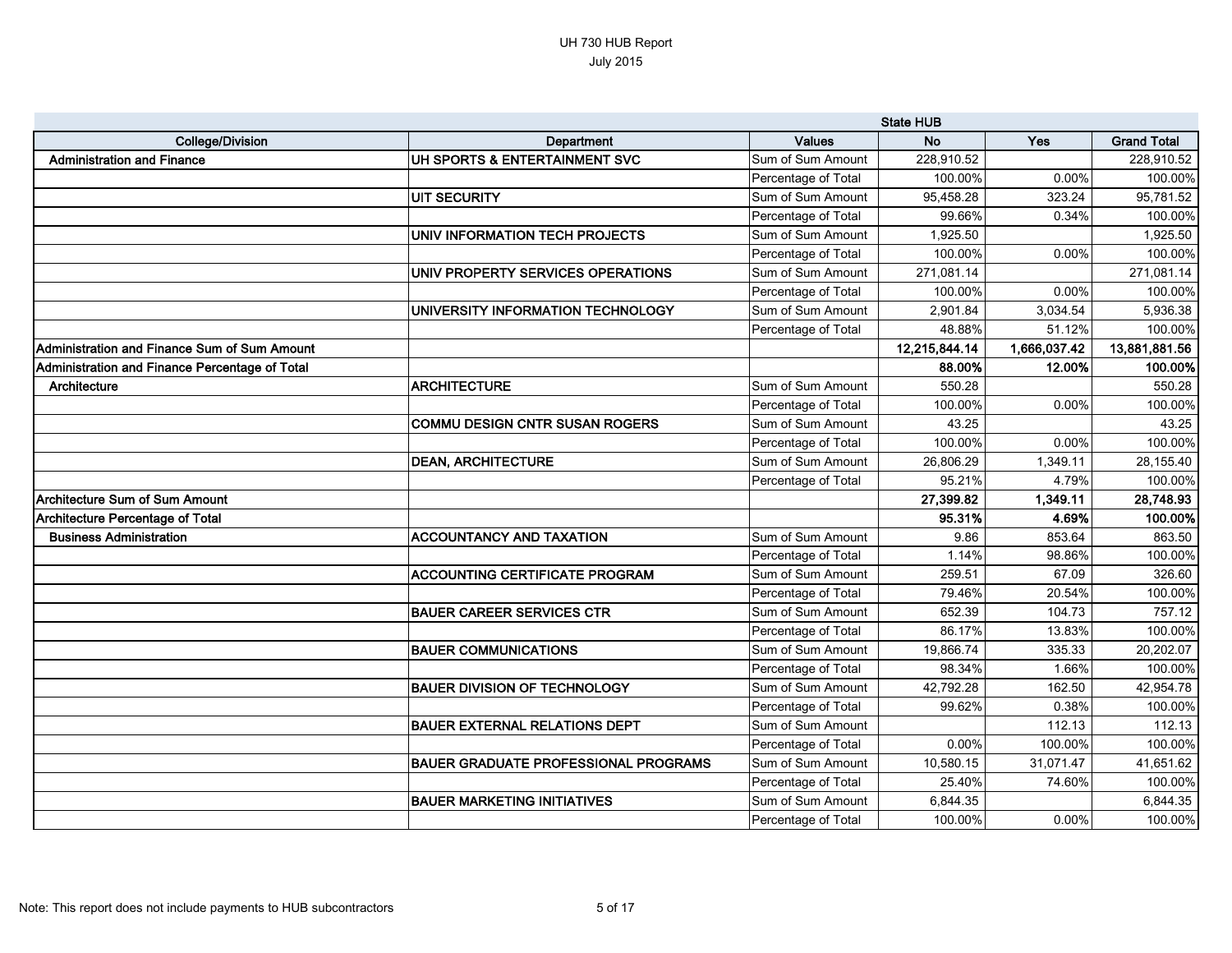|                                                  |                                              |                     | <b>State HUB</b> |            |                    |
|--------------------------------------------------|----------------------------------------------|---------------------|------------------|------------|--------------------|
| <b>College/Division</b>                          | Department                                   | <b>Values</b>       | <b>No</b>        | Yes        | <b>Grand Total</b> |
| <b>Business Administration</b>                   | <b>CTR FOR EXECUTIVE DEVELOPMENT</b>         | Sum of Sum Amount   | 36.23            |            | 36.23              |
|                                                  |                                              | Percentage of Total | 100.00%          | 0.00%      | 100.00%            |
|                                                  | <b>DEAN'S OFFICE, BAUER COLLEGE</b>          | Sum of Sum Amount   | 116,727.13       | 1,353.95   | 118,081.08         |
|                                                  |                                              | Percentage of Total | 98.85%           | 1.15%      | 100.00%            |
|                                                  | <b>DECISION AND INFORMATION SCIEN</b>        | Sum of Sum Amount   | 251.39           | 424.79     | 676.18             |
|                                                  |                                              | Percentage of Total | 37.18%           | 62.82%     | 100.00%            |
|                                                  | <b>EXECUTIVE DEGREE PROGRAMS</b>             | Sum of Sum Amount   | 30,620.61        | 44,198.52  | 74,819.13          |
|                                                  |                                              | Percentage of Total | 40.93%           | 59.07%     | 100.00%            |
|                                                  | <b>FINANCE-BAUER COLLEGE</b>                 | Sum of Sum Amount   | 942.75           | 1,235.69   | 2,178.44           |
|                                                  |                                              | Percentage of Total | 43.28%           | 56.72%     | 100.00%            |
|                                                  | <b>MANAGEMENT-BAUER COLLEGE</b>              | Sum of Sum Amount   | 468.37           | 427.26     | 895.63             |
|                                                  |                                              | Percentage of Total | 52.30%           | 47.70%     | 100.00%            |
|                                                  | <b>MARKETING-BAUER COLLEGE</b>               | Sum of Sum Amount   | 1,329.48         | 397.14     | 1,726.62           |
|                                                  |                                              | Percentage of Total | 77.00%           | 23.00%     | 100.00%            |
|                                                  | <b>SALES EXCELLENCE INSTITUTE</b>            | Sum of Sum Amount   | 8,299.13         | 1,097.49   | 9,396.62           |
|                                                  |                                              | Percentage of Total | 88.32%           | 11.68%     | 100.00%            |
|                                                  | SMALL BUSINESS DEV CENTER                    | Sum of Sum Amount   | 22,304.86        | 6,196.41   | 28,501.27          |
|                                                  |                                              | Percentage of Total | 78.26%           | 21.74%     | 100.00%            |
|                                                  | UNDERGRAD BUSINESS PROG                      | Sum of Sum Amount   | 4,653.05         | 1,398.64   | 6,051.69           |
|                                                  |                                              | Percentage of Total | 76.89%           | 23.11%     | 100.00%            |
|                                                  | WOLFF CTR FOR ENTREPRENEURSHIP               | Sum of Sum Amount   | 3,427.17         | 13,682.96  | 17,110.13          |
|                                                  |                                              | Percentage of Total | 20.03%           | 79.97%     | 100.00%            |
| <b>Business Administration Sum of Sum Amount</b> |                                              |                     | 270,065.45       | 103,119.74 | 373,185.19         |
| Business Administration Percentage of Total      |                                              |                     | 72.37%           | 27.63%     | 100.00%            |
| <b>Chancellor/President</b>                      | <b>COMMUNITY RELATIONS &amp; INST ACCESS</b> | Sum of Sum Amount   | 239.68           |            | 239.68             |
|                                                  |                                              | Percentage of Total | 100.00%          | 0.00%      | 100.00%            |
|                                                  | <b>FOOTBALL</b>                              | Sum of Sum Amount   | 67.23            |            | 67.23              |
|                                                  |                                              | Percentage of Total | 100.00%          | 0.00%      | 100.00%            |
|                                                  | <b>INTERCOLLEGIATE ATHLETICS</b>             | Sum of Sum Amount   | 209,491.19       | 17,489.48  | 226,980.67         |
|                                                  |                                              | Percentage of Total | 92.29%           | 7.71%      | 100.00%            |
|                                                  | <b>MEN'S BASKETBALL</b>                      | Sum of Sum Amount   | 24,425.87        | 2,252.15   | 26,678.02          |
|                                                  |                                              | Percentage of Total | 91.56%           | 8.44%      | 100.00%            |
|                                                  | <b>MEN'S TRACK AND FIELD</b>                 | Sum of Sum Amount   | 290.00           |            | 290.00             |
|                                                  |                                              | Percentage of Total | 100.00%          | 0.00%      | 100.00%            |
|                                                  | <b>OFFICE EQUAL OPPORTUNITY SRVS</b>         | Sum of Sum Amount   | 332.40           |            | 332.40             |
|                                                  |                                              | Percentage of Total | 100.00%          | 0.00%      | 100.00%            |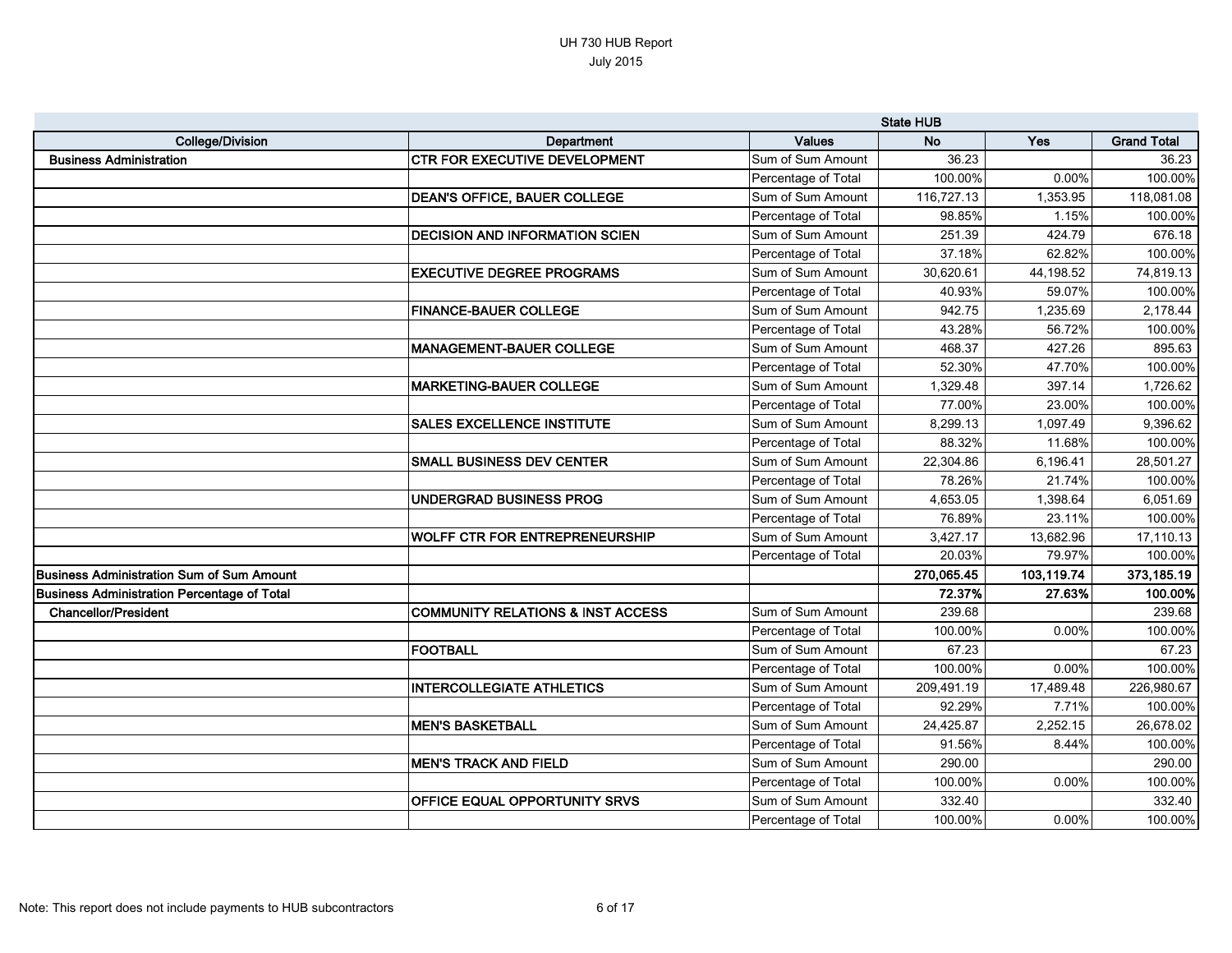|                                                 |                                           |                     | <b>State HUB</b> |           |                    |
|-------------------------------------------------|-------------------------------------------|---------------------|------------------|-----------|--------------------|
| <b>College/Division</b>                         | Department                                | <b>Values</b>       | <b>No</b>        | Yes       | <b>Grand Total</b> |
| <b>Chancellor/President</b>                     | OFFICE OF SPECIAL EVENTS                  | Sum of Sum Amount   | 877.09           | 8,557.14  | 9,434.23           |
|                                                 |                                           | Percentage of Total | 9.30%            | 90.70%    | 100.00%            |
|                                                 | PRESIDENT                                 | Sum of Sum Amount   | 277,028.97       | 1,175.48  | 278,204.45         |
|                                                 |                                           | Percentage of Total | 99.58%           | 0.42%     | 100.00%            |
|                                                 | <b>STAFF COUNCIL</b>                      | Sum of Sum Amount   |                  | 32.50     | 32.50              |
|                                                 |                                           | Percentage of Total | 0.00%            | 100.00%   | 100.00%            |
|                                                 | IWOMEN'S BASKETBALL                       | Sum of Sum Amount   | 409.93           | 253.44    | 663.37             |
|                                                 |                                           | Percentage of Total | 61.80%           | 38.20%    | 100.00%            |
|                                                 | <b>WOMEN'S SOFTBALL</b>                   | Sum of Sum Amount   | 1,136.00         |           | 1,136.00           |
|                                                 |                                           | Percentage of Total | 100.00%          | 0.00%     | 100.00%            |
|                                                 | WOMEN'S SWIMMING & DIVING                 | Sum of Sum Amount   | 300.14           |           | 300.14             |
|                                                 |                                           | Percentage of Total | 100.00%          | 0.00%     | 100.00%            |
| Chancellor/President Sum of Sum Amount          |                                           |                     | 514,598.50       | 29,760.19 | 544,358.69         |
| <b>Chancellor/President Percentage of Total</b> |                                           |                     | 94.53%           | 5.47%     | 100.00%            |
| <b>Education</b>                                | <b>ASIAN AMERICAN STUDIES</b>             | Sum of Sum Amount   | 3,416.92         |           | 3,416.92           |
|                                                 |                                           | Percentage of Total | 100.00%          | 0.00%     | 100.00%            |
|                                                 | <b>CENTER FOR INFO TECH IN EDUCATION</b>  | Sum of Sum Amount   | 5,179.19         | 138.99    | 5,318.18           |
|                                                 |                                           | Percentage of Total | 97.39%           | 2.61%     | 100.00%            |
|                                                 | CHARTER SCHOOL                            | Sum of Sum Amount   | 24,988.46        |           | 24,988.46          |
|                                                 |                                           | Percentage of Total | 100.00%          | 0.00%     | 100.00%            |
|                                                 | <b>CONSISTENCY MGMT &amp; COOP DISCIP</b> | Sum of Sum Amount   | 688.25           | 2,510.60  | 3,198.85           |
|                                                 |                                           | Percentage of Total | 21.52%           | 78.48%    | 100.00%            |
|                                                 | <b>CURRICULUM AND INSTRUCTION</b>         | Sum of Sum Amount   | 31,885.85        | 1,239.56  | 33,125.41          |
|                                                 |                                           | Percentage of Total | 96.26%           | 3.74%     | 100.00%            |
|                                                 | <b>DEAN, EDUCATION</b>                    | Sum of Sum Amount   | 10,503.27        | 20,329.72 | 30,832.99          |
|                                                 |                                           | Percentage of Total | 34.07%           | 65.93%    | 100.00%            |
|                                                 | <b>ED LEADERSHIP &amp; POLICY STUDIES</b> | Sum of Sum Amount   | 252.00           | 842.94    | 1,094.94           |
|                                                 |                                           | Percentage of Total | 23.01%           | 76.99%    | 100.00%            |
|                                                 | <b>EDUCATIONAL PSYCHOLOGY</b>             | Sum of Sum Amount   | 27,532.49        | 2,339.44  | 29,871.93          |
|                                                 |                                           | Percentage of Total | 92.17%           | 7.83%     | 100.00%            |
| <b>Education Sum of Sum Amount</b>              |                                           |                     | 104,446.43       | 27,401.25 | 131,847.68         |
| <b>Education Percentage of Total</b>            |                                           |                     | 79.22%           | 20.78%    | 100.00%            |
| Engineering                                     | <b>BIOMEDICAL ENGINEERING</b>             | Sum of Sum Amount   | 214,117.49       | 40.28     | 214, 157. 77       |
|                                                 |                                           | Percentage of Total | 99.98%           | 0.02%     | 100.00%            |
|                                                 | <b>CHEMICAL ENGINEERING</b>               | Sum of Sum Amount   | 338,174.33       | 3,121.85  | 341,296.18         |
|                                                 |                                           | Percentage of Total | 99.09%           | 0.91%     | 100.00%            |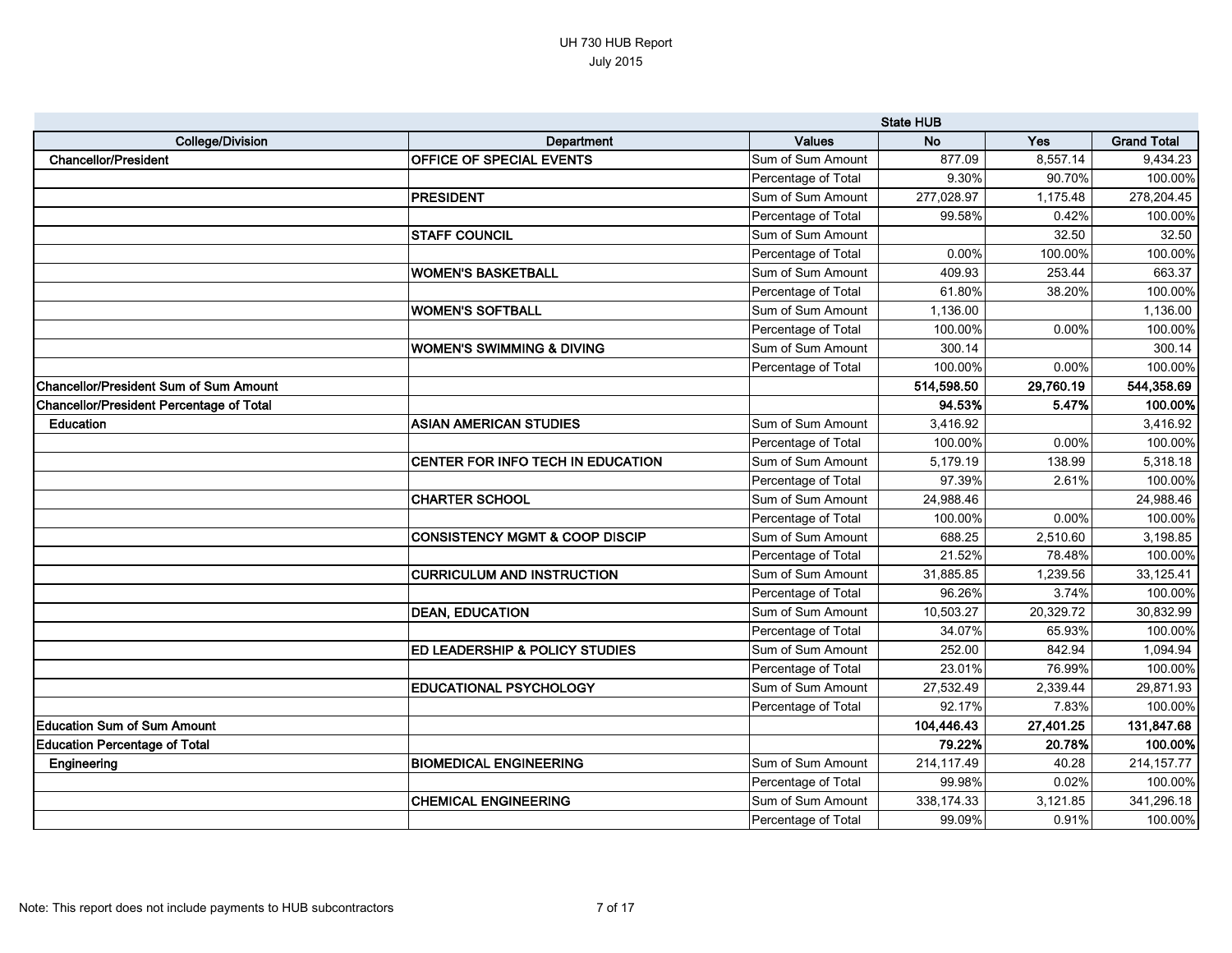|                                        |                                           |                     | <b>State HUB</b> |           |                    |
|----------------------------------------|-------------------------------------------|---------------------|------------------|-----------|--------------------|
| <b>College/Division</b>                | Department                                | <b>Values</b>       | <b>No</b>        | Yes       | <b>Grand Total</b> |
| Engineering                            | <b>CIVIL ENGINEERING</b>                  | Sum of Sum Amount   | 138,528.45       | 7,842.71  | 146,371.16         |
|                                        |                                           | Percentage of Total | 94.64%           | 5.36%     | 100.00%            |
|                                        | <b>COMPOSITE ENGR APPLICATIONS CT</b>     | Sum of Sum Amount   | 707.98           |           | 707.98             |
|                                        |                                           | Percentage of Total | 100.00%          | 0.00%     | 100.00%            |
|                                        | <b>CTR FOR INNOVATIVE GROUTING</b>        | Sum of Sum Amount   | 4,521.69         |           | 4,521.69           |
|                                        |                                           | Percentage of Total | 100.00%          | 0.00%     | 100.00%            |
|                                        | <b>DEAN, ENGINEERING</b>                  | Sum of Sum Amount   | 77,037.33        | 872.15    | 77,909.48          |
|                                        |                                           | Percentage of Total | 98.88%           | 1.12%     | 100.00%            |
|                                        | <b>ELECTRICAL ENGINEERING</b>             | Sum of Sum Amount   | 142,351.31       | 12,308.18 | 154,659.49         |
|                                        |                                           | Percentage of Total | 92.04%           | 7.96%     | 100.00%            |
|                                        | <b>ENGINEERING SERVICES</b>               | Sum of Sum Amount   | 1,542.06         |           | 1,542.06           |
|                                        |                                           | Percentage of Total | 100.00%          | 0.00%     | 100.00%            |
|                                        | <b>INDUSTRIAL ENGINEERING</b>             | Sum of Sum Amount   | 4,212.67         | 1,374.26  | 5,586.93           |
|                                        |                                           | Percentage of Total | 75.40%           | 24.60%    | 100.00%            |
|                                        | <b>INTEGRATED BIO &amp; NANO SYSTEM</b>   | Sum of Sum Amount   | 15,883.30        | 62.39     | 15,945.69          |
|                                        |                                           | Percentage of Total | 99.61%           | 0.39%     | 100.00%            |
|                                        | <b>MECHANICAL ENGINEERING</b>             | Sum of Sum Amount   | 73,326.79        | 4,268.08  | 77,594.87          |
|                                        |                                           | Percentage of Total | 94.50%           | 5.50%     | 100.00%            |
|                                        | NATL CTR FOR AIRBORNE LASER MAPPING       | Sum of Sum Amount   | 923.80           |           | 923.80             |
|                                        |                                           | Percentage of Total | 100.00%          | 0.00%     | 100.00%            |
|                                        | <b>SEVERE STORM PRED, EDU EVAC DIS</b>    | Sum of Sum Amount   | 50.38            |           | 50.38              |
|                                        |                                           | Percentage of Total | 100.00%          | 0.00%     | 100.00%            |
|                                        | <b>WIND ENERGY CENTER</b>                 | Sum of Sum Amount   | 135.16           |           | 135.16             |
|                                        |                                           | Percentage of Total | 100.00%          | 0.00%     | 100.00%            |
| <b>Engineering Sum of Sum Amount</b>   |                                           |                     | 1,011,512.74     | 29,889.90 | 1,041,402.64       |
| <b>Engineering Percentage of Total</b> |                                           |                     | 97.13%           | 2.87%     | 100.00%            |
| <b>Graduate College of Social Work</b> | <b>ADMISSIONS-GCSW</b>                    | Sum of Sum Amount   | 213.00           | 26.76     | 239.76             |
|                                        |                                           | Percentage of Total | 88.84%           | 11.16%    | 100.00%            |
|                                        | <b>CHILD &amp; FAMILY CENTER</b>          | Sum of Sum Amount   | 3,272.34         | 884.00    | 4,156.34           |
|                                        |                                           | Percentage of Total | 78.73%           | 21.27%    | 100.00%            |
|                                        | <b>CTR DRUG &amp; SOCIAL POLICY RESRC</b> | Sum of Sum Amount   |                  | 104.41    | 104.41             |
|                                        |                                           | Percentage of Total | $0.00\%$         | 100.00%   | 100.00%            |
|                                        | <b>CTR FOR HEALTH EQUITY &amp; EVAL</b>   | Sum of Sum Amount   | 59.98            | 104.41    | 164.39             |
|                                        |                                           | Percentage of Total | 36.49%           | 63.51%    | 100.00%            |
|                                        | <b>DEAN, SOCIAL WORK</b>                  | Sum of Sum Amount   | 1,381.25         | 701.86    | 2,083.11           |
|                                        |                                           | Percentage of Total | 66.31%           | 33.69%    | 100.00%            |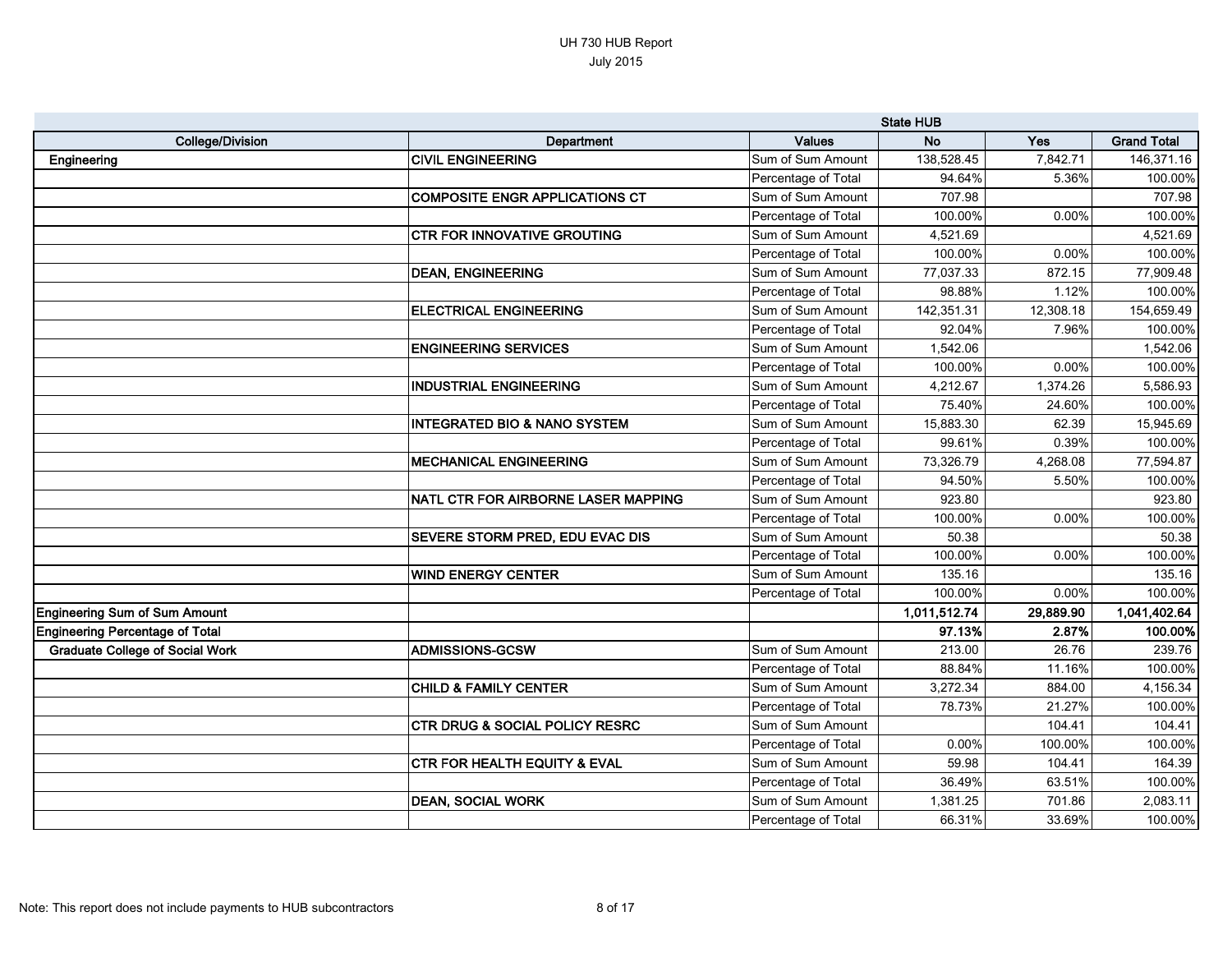|                                                     |                                           | <b>State HUB</b>    |            |           |                    |
|-----------------------------------------------------|-------------------------------------------|---------------------|------------|-----------|--------------------|
| <b>College/Division</b>                             | Department                                | <b>Values</b>       | <b>No</b>  | Yes       | <b>Grand Total</b> |
| <b>Graduate College of Social Work</b>              | <b>DEVELOPMENT-GCSW</b>                   | Sum of Sum Amount   |            | 293.32    | 293.32             |
|                                                     |                                           | Percentage of Total | 0.00%      | 100.00%   | 100.00%            |
|                                                     | <b>GCSW INFORMATION TECHNOLOGY</b>        | Sum of Sum Amount   | 562.48     |           | 562.48             |
|                                                     |                                           | Percentage of Total | 100.00%    | $0.00\%$  | 100.00%            |
| Graduate College of Social Work Sum of Sum Amount   |                                           |                     | 5,489.05   | 2,114.76  | 7,603.81           |
| Graduate College of Social Work Percentage of Total |                                           |                     | 72.19%     | 27.81%    | 100.00%            |
| <b>Honors College</b>                               | <b>DEAN, HONORS COLLEGE</b>               | Sum of Sum Amount   | 11,063.29  | 718.90    | 11,782.19          |
|                                                     |                                           | Percentage of Total | 93.90%     | 6.10%     | 100.00%            |
|                                                     | <b>FORENSICS PROGRAM</b>                  | Sum of Sum Amount   | 169.31     |           | 169.31             |
|                                                     |                                           | Percentage of Total | 100.00%    | $0.00\%$  | 100.00%            |
| Honors College Sum of Sum Amount                    |                                           |                     | 11,232.60  | 718.90    | 11,951.50          |
| Honors College Percentage of Total                  |                                           |                     | 93.98%     | 6.02%     | 100.00%            |
| <b>Hotel and Restaurant Management</b>              | <b>DEAN, HOTEL &amp; RESTAURANT MANAG</b> | Sum of Sum Amount   | 1,534.19   | 251.98    | 1,786.17           |
|                                                     |                                           | Percentage of Total | 85.89%     | 14.11%    | 100.00%            |
|                                                     | HOTEL AND RESTAURANT MANAGEMENT           | Sum of Sum Amount   | 350,912.83 | 73,609.23 | 424,522.06         |
|                                                     |                                           | Percentage of Total | 82.66%     | 17.34%    | 100.00%            |
| Hotel and Restaurant Management Sum of Sum Amount   |                                           |                     | 352,447.02 | 73,861.21 | 426,308.23         |
| Hotel and Restaurant Management Percentage of Total |                                           |                     | 82.67%     | 17.33%    | 100.00%            |
| <b>Law Center</b>                                   | <b>BLAKELEY INSTITUTE</b>                 | Sum of Sum Amount   | 417.00     |           | 417.00             |
|                                                     |                                           | Percentage of Total | 100.00%    | 0.00%     | 100.00%            |
|                                                     | <b>BUSINESS SERVICES, LAW</b>             | Sum of Sum Amount   | 7,519.88   | 1,839.15  | 9,359.03           |
|                                                     |                                           | Percentage of Total | 80.35%     | 19.65%    | 100.00%            |
|                                                     | <b>CAREER SERVICES, LAW</b>               | Sum of Sum Amount   | 5,533.98   | 65.50     | 5,599.48           |
|                                                     |                                           | Percentage of Total | 98.83%     | 1.17%     | 100.00%            |
|                                                     | <b>CENTER PROGRAMS, LAW</b>               | Sum of Sum Amount   | 4,396.99   | 476.23    | 4,873.22           |
|                                                     |                                           | Percentage of Total | 90.23%     | 9.77%     | 100.00%            |
|                                                     | CHAIRS AND PROFESSORSHIPS, LAW            | Sum of Sum Amount   | 241.50     |           | 241.50             |
|                                                     |                                           | Percentage of Total | 100.00%    | 0.00%     | 100.00%            |
|                                                     | <b>DEAN, LAW</b>                          | Sum of Sum Amount   |            | 62.98     | 62.98              |
|                                                     |                                           | Percentage of Total | 0.00%      | 100.00%   | 100.00%            |
|                                                     | <b>EXTERNAL AFFAIRS, LAW</b>              | Sum of Sum Amount   | 337.71     | 500.63    | 838.34             |
|                                                     |                                           | Percentage of Total | 40.28%     | 59.72%    | 100.00%            |
|                                                     | <b>FACILITIES, LAW</b>                    | Sum of Sum Amount   |            | 639.67    | 639.67             |
|                                                     |                                           | Percentage of Total | 0.00%      | 100.00%   | 100.00%            |
|                                                     | <b>FACULTY SUPPORT LAW</b>                | Sum of Sum Amount   | 3,619.34   | 96.50     | 3,715.84           |
|                                                     |                                           | Percentage of Total | 97.40%     | 2.60%     | 100.00%            |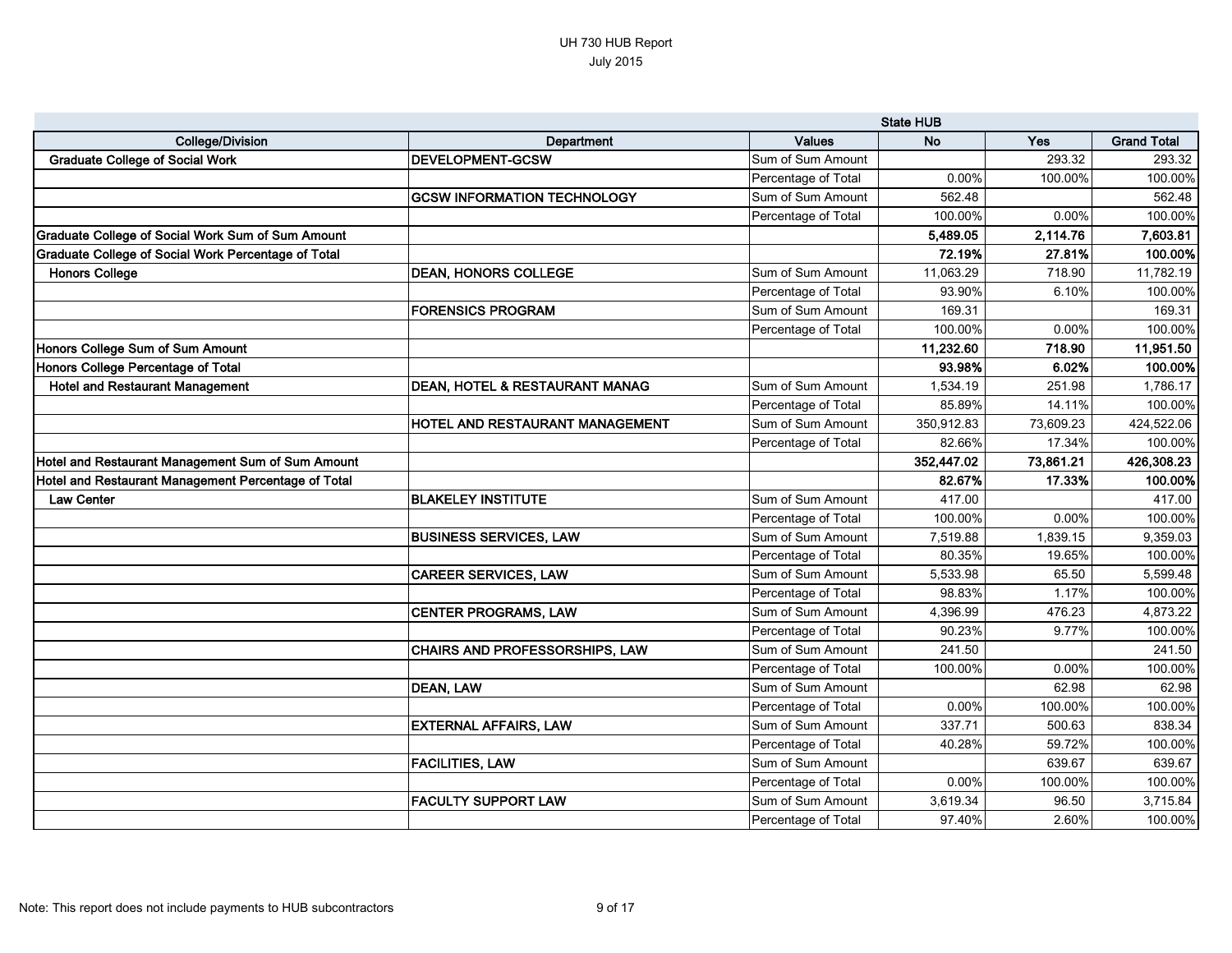|                                         |                                                | <b>State HUB</b>    |           |           |                    |
|-----------------------------------------|------------------------------------------------|---------------------|-----------|-----------|--------------------|
| <b>College/Division</b>                 | Department                                     | <b>Values</b>       | <b>No</b> | Yes       | <b>Grand Total</b> |
| <b>Law Center</b>                       | <b>HEALTH LAW &amp; POLICY INSTITUTE</b>       | Sum of Sum Amount   |           | 97.53     | 97.53              |
|                                         |                                                | Percentage of Total | 0.00%     | 100.00%   | 100.00%            |
|                                         | <b>INST OF HIGHER EDU &amp; GOVERNANCE LAW</b> | Sum of Sum Amount   | 371.25    |           | 371.25             |
|                                         |                                                | Percentage of Total | 100.00%   | 0.00%     | 100.00%            |
|                                         | <b>LAW</b>                                     | Sum of Sum Amount   | 2,800.00  |           | 2,800.00           |
|                                         |                                                | Percentage of Total | 100.00%   | 0.00%     | 100.00%            |
|                                         | <b>LAW FOUNDATION</b>                          | Sum of Sum Amount   | 200.72    | 277.84    | 478.56             |
|                                         |                                                | Percentage of Total | 41.94%    | 58.06%    | 100.00%            |
|                                         | <b>LAW INFORMATION TECHNOLOGY</b>              | Sum of Sum Amount   | 13,629.34 | 7,428.66  | 21,058.00          |
|                                         |                                                | Percentage of Total | 64.72%    | 35.28%    | 100.00%            |
|                                         | <b>LAW LIBRARY</b>                             | Sum of Sum Amount   | 19,824.22 |           | 19,824.22          |
|                                         |                                                | Percentage of Total | 100.00%   | 0.00%     | 100.00%            |
|                                         | <b>LEGAL AID CLINIC, LAW</b>                   | Sum of Sum Amount   | 652.80    | 1,301.56  | 1,954.36           |
|                                         |                                                | Percentage of Total | 33.40%    | 66.60%    | 100.00%            |
|                                         | LEGAL RESEARCH & WRITING, LAW                  | Sum of Sum Amount   | 654.71    | 1,329.26  | 1,983.97           |
|                                         |                                                | Percentage of Total | 33.00%    | 67.00%    | 100.00%            |
|                                         | <b>PUBLIC RELS &amp; MARKETING, LAW</b>        | Sum of Sum Amount   | 7,423.84  |           | 7,423.84           |
|                                         |                                                | Percentage of Total | 100.00%   | 0.00%     | 100.00%            |
|                                         | <b>STUDENT ORGANIZATION, LAW</b>               | Sum of Sum Amount   | 5,466.76  |           | 5,466.76           |
|                                         |                                                | Percentage of Total | 100.00%   | 0.00%     | 100.00%            |
|                                         | <b>STUDENT SERVICES, LAW</b>                   | Sum of Sum Amount   | 12,273.59 | 23.54     | 12,297.13          |
|                                         |                                                | Percentage of Total | 99.81%    | 0.19%     | 100.00%            |
| <b>Law Center Sum of Sum Amount</b>     |                                                |                     | 85,363.63 | 14,139.05 | 99,502.68          |
| Law Center Percentage of Total          |                                                |                     | 85.79%    | 14.21%    | 100.00%            |
| <b>Liberal Arts and Social Sciences</b> | <b>AEROSPACE STUDIES</b>                       | Sum of Sum Amount   | 20.99     | 309.89    | 330.88             |
|                                         |                                                | Percentage of Total | 6.34%     | 93.66%    | 100.00%            |
|                                         | <b>AFRICAN-AMERICAN STUDIES</b>                | Sum of Sum Amount   | 174.18    | 98.69     | 272.87             |
|                                         |                                                | Percentage of Total | 63.83%    | 36.17%    | 100.00%            |
|                                         | <b>ART</b>                                     | Sum of Sum Amount   | 12,399.19 | 9,737.39  | 22,136.58          |
|                                         |                                                | Percentage of Total | 56.01%    | 43.99%    | 100.00%            |
|                                         | <b>ARTE PUBLICO</b>                            | Sum of Sum Amount   | 18,875.04 |           | 18,875.04          |
|                                         |                                                | Percentage of Total | 100.00%   | 0.00%     | 100.00%            |
|                                         | <b>BAND</b>                                    | Sum of Sum Amount   | 11,450.99 | 569.51    | 12,020.50          |
|                                         |                                                | Percentage of Total | 95.26%    | 4.74%     | 100.00%            |
|                                         | <b>BLAFFER GALLERY</b>                         | Sum of Sum Amount   | 31,125.09 | 400.46    | 31,525.55          |
|                                         |                                                | Percentage of Total | 98.73%    | 1.27%     | 100.00%            |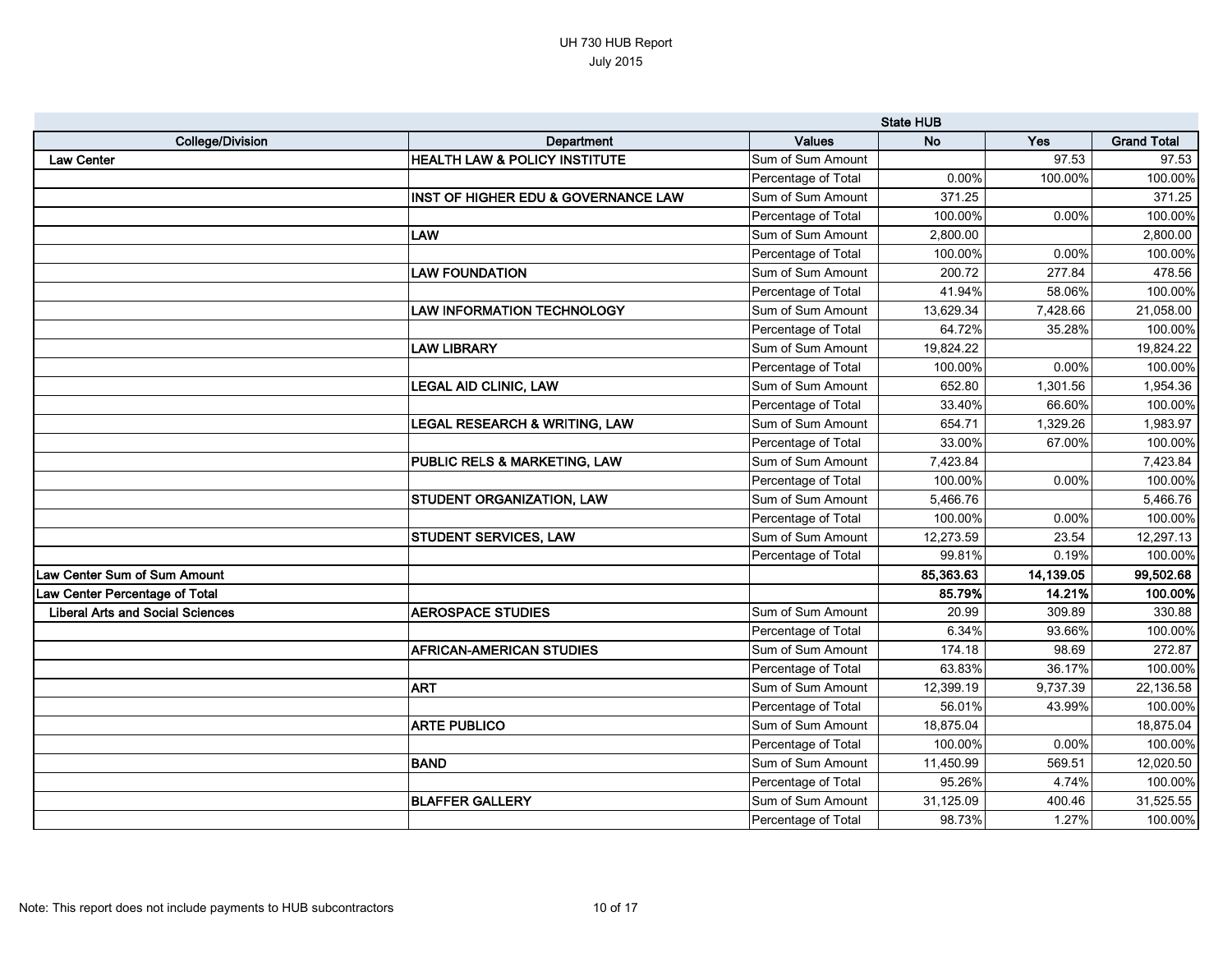|                                         |                                         |                     | <b>State HUB</b> |           |                    |
|-----------------------------------------|-----------------------------------------|---------------------|------------------|-----------|--------------------|
| <b>College/Division</b>                 | <b>Department</b>                       | <b>Values</b>       | <b>No</b>        | Yes       | <b>Grand Total</b> |
| <b>Liberal Arts and Social Sciences</b> | <b>COMMUNICATION</b>                    | Sum of Sum Amount   | 2,566.10         | 240.11    | 2,806.21           |
|                                         |                                         | Percentage of Total | 91.44%           | 8.56%     | 100.00%            |
|                                         | <b>COMMUNICATIONS DISORDERS</b>         | Sum of Sum Amount   | 38,499.68        | 368.81    | 38,868.49          |
|                                         |                                         | Percentage of Total | 99.05%           | 0.95%     | 100.00%            |
|                                         | <b>COMPARATIVE CULTURAL STUDIES</b>     | Sum of Sum Amount   | 1,561.97         |           | 1,561.97           |
|                                         |                                         | Percentage of Total | 100.00%          | 0.00%     | 100.00%            |
|                                         | <b>CTR NEURO AND BIOMECH RESEARCH</b>   | Sum of Sum Amount   | 8,845.75         |           | 8,845.75           |
|                                         |                                         | Percentage of Total | 100.00%          | 0.00%     | 100.00%            |
|                                         | <b>CWMCA CENTER FOR THE ARTS</b>        | Sum of Sum Amount   | 1,643.64         |           | 1,643.64           |
|                                         |                                         | Percentage of Total | 100.00%          | 0.00%     | 100.00%            |
|                                         | <b>DEAN, LIBERAL ARTS &amp; SOC SCI</b> | Sum of Sum Amount   | 152,760.87       | 957.31    | 153,718.18         |
|                                         |                                         | Percentage of Total | 99.38%           | 0.62%     | 100.00%            |
|                                         | <b>ECONOMICS</b>                        | Sum of Sum Amount   | 5,740.63         | 5,526.16  | 11,266.79          |
|                                         |                                         | Percentage of Total | 50.95%           | 49.05%    | 100.00%            |
|                                         | <b>ENGLISH</b>                          | Sum of Sum Amount   | 12,272.84        | 3,311.11  | 15,583.95          |
|                                         |                                         | Percentage of Total | 78.75%           | 21.25%    | 100.00%            |
|                                         | <b>HEALTH AND HUMAN PERFORMANCE</b>     | Sum of Sum Amount   | 62,044.33        | 2,754.14  | 64,798.47          |
|                                         |                                         | Percentage of Total | 95.75%           | 4.25%     | 100.00%            |
|                                         | <b>HISPANIC STUDIES</b>                 | Sum of Sum Amount   | 27,718.30        | 387.08    | 28,105.38          |
|                                         |                                         | Percentage of Total | 98.62%           | 1.38%     | 100.00%            |
|                                         | <b>HISTORY</b>                          | Sum of Sum Amount   | 6,452.52         | 707.64    | 7,160.16           |
|                                         |                                         | Percentage of Total | 90.12%           | 9.88%     | 100.00%            |
|                                         | <b>HOBBY CENTER FOR PUBLIC POLICY</b>   | Sum of Sum Amount   | 49,883.53        | 149.51    | 50,033.04          |
|                                         |                                         | Percentage of Total | 99.70%           | 0.30%     | 100.00%            |
|                                         | <b>MEXICAN-AMERICAN STUDIES</b>         | Sum of Sum Amount   | 2,513.21         | 1,697.46  | 4,210.67           |
|                                         |                                         | Percentage of Total | 59.69%           | 40.31%    | 100.00%            |
|                                         | <b>MILITARY SCIENCE</b>                 | Sum of Sum Amount   | 2,124.54         |           | 2,124.54           |
|                                         |                                         | Percentage of Total | 100.00%          | 0.00%     | 100.00%            |
|                                         | <b>MODERN AND CLASSICAL LANGUAGES</b>   | Sum of Sum Amount   | 14,198.67        | 615.83    | 14,814.50          |
|                                         |                                         | Percentage of Total | 95.84%           | 4.16%     | 100.00%            |
|                                         | <b>MUSIC</b>                            | Sum of Sum Amount   | 50,222.44        | 21,332.93 | 71,555.37          |
|                                         |                                         | Percentage of Total | 70.19%           | 29.81%    | 100.00%            |
|                                         | <b>PHILOSOPHY</b>                       | Sum of Sum Amount   | 225.87           |           | 225.87             |
|                                         |                                         | Percentage of Total | 100.00%          | 0.00%     | 100.00%            |
|                                         | <b>POLITICAL SCIENCE</b>                | Sum of Sum Amount   | 3,095.12         | 182.70    | 3,277.82           |
|                                         |                                         | Percentage of Total | 94.43%           | 5.57%     | 100.00%            |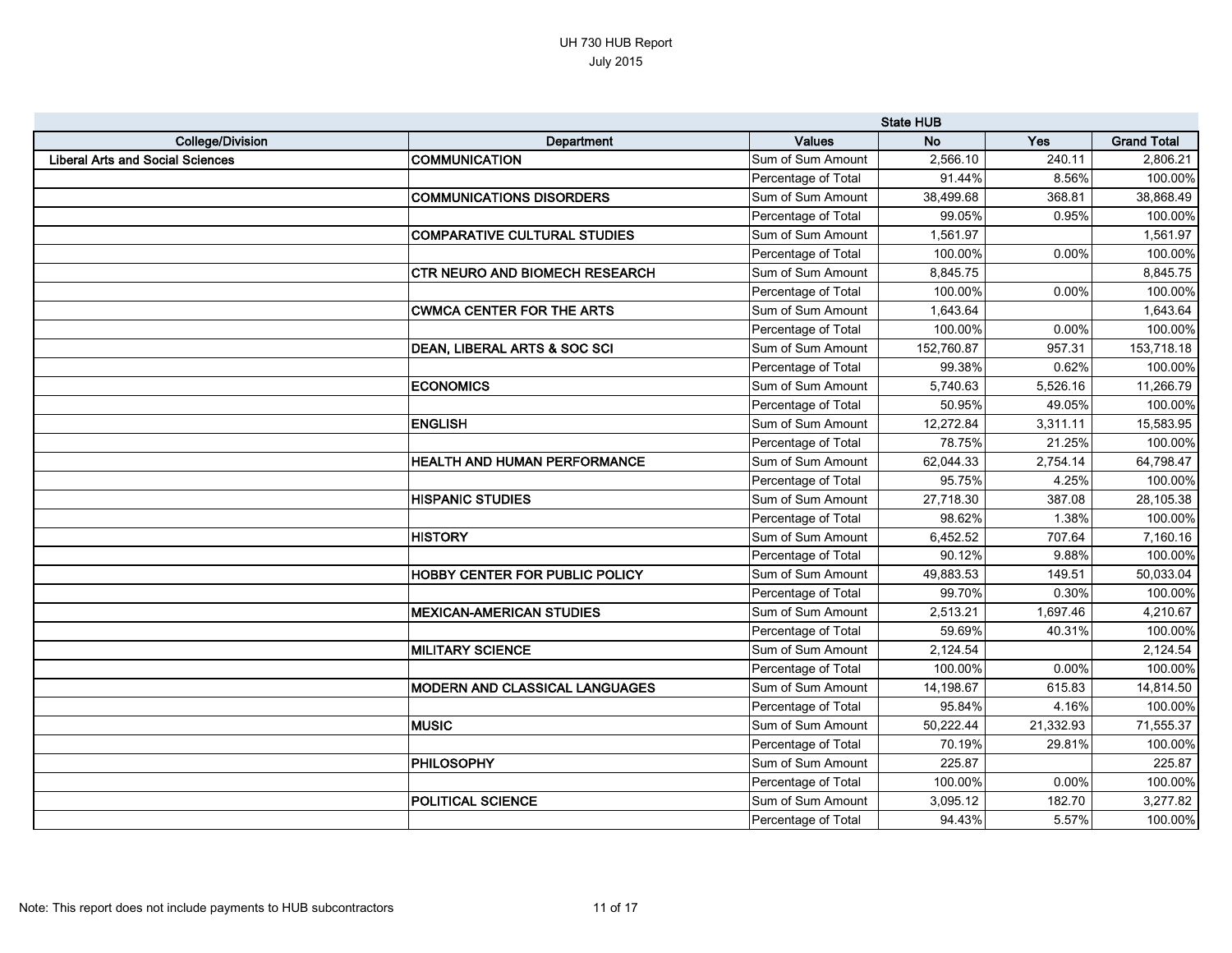|                                                      |                                                       | <b>State HUB</b>    |            |           |                    |
|------------------------------------------------------|-------------------------------------------------------|---------------------|------------|-----------|--------------------|
| <b>College/Division</b>                              | Department                                            | <b>Values</b>       | <b>No</b>  | Yes       | <b>Grand Total</b> |
| <b>Liberal Arts and Social Sciences</b>              | <b> PSYCHOLOGY</b>                                    | Sum of Sum Amount   | 41,230.71  | 8,993.46  | 50,224.17          |
|                                                      |                                                       | Percentage of Total | 82.09%     | 17.91%    | 100.00%            |
|                                                      | SOCIOLOGY                                             | Sum of Sum Amount   | 1,819.33   | 1,840.21  | 3,659.54           |
|                                                      |                                                       | Percentage of Total | 49.71%     | 50.29%    | 100.00%            |
|                                                      | <b>THEATER</b>                                        | Sum of Sum Amount   | 138,862.46 | 690.99    | 139,553.45         |
|                                                      |                                                       | Percentage of Total | 99.50%     | 0.50%     | 100.00%            |
|                                                      | WOMEN'S STUDIES PROGRAM                               | Sum of Sum Amount   | 1,244.92   | 29.82     | 1,274.74           |
|                                                      |                                                       | Percentage of Total | 97.66%     | 2.34%     | 100.00%            |
| Liberal Arts and Social Sciences Sum of Sum Amount   |                                                       |                     | 699,572.91 | 60,901.21 | 760,474.12         |
| Liberal Arts and Social Sciences Percentage of Total |                                                       |                     | 91.99%     | 8.01%     | 100.00%            |
| Library                                              | <b>UNIVERSITY LIBRARIES</b>                           | Sum of Sum Amount   | 545,375.29 | 44,241.64 | 589,616.93         |
|                                                      |                                                       | Percentage of Total | 92.50%     | 7.50%     | 100.00%            |
| <b>Library Sum of Sum Amount</b>                     |                                                       |                     | 545,375.29 | 44,241.64 | 589,616.93         |
| <b>Library Percentage of Total</b>                   |                                                       |                     | 92.50%     | 7.50%     | 100.00%            |
| <b>Natural Science and Mathematics</b>               | <b>BIOLOGY &amp; BIOCHEMISTRY</b>                     | Sum of Sum Amount   | 62,679.62  | 22,092.05 | 84,771.67          |
|                                                      |                                                       | Percentage of Total | 73.94%     | 26.06%    | 100.00%            |
|                                                      | <b>CHEMISTRY</b>                                      | Sum of Sum Amount   | 252,925.17 | 1,090.09  | 254,015.26         |
|                                                      |                                                       | Percentage of Total | 99.57%     | 0.43%     | 100.00%            |
|                                                      | <b>COMPUTER SCIENCE</b>                               | Sum of Sum Amount   | 23,122.26  | 7,049.34  | 30,171.60          |
|                                                      |                                                       | Percentage of Total | 76.64%     | 23.36%    | 100.00%            |
|                                                      | <b>CTR FOR NUCLEAR RECEPTORS &amp; CELL SIGNALING</b> | Sum of Sum Amount   | 50,011.02  | 1,311.75  | 51,322.77          |
|                                                      |                                                       | Percentage of Total | 97.44%     | 2.56%     | 100.00%            |
|                                                      | <b>DEAN, NATURAL SCIENCE &amp; MATHE</b>              | Sum of Sum Amount   | 11,452.42  | 976.41    | 12,428.83          |
|                                                      |                                                       | Percentage of Total | 92.14%     | 7.86%     | 100.00%            |
|                                                      | <b>EARTH AND ATMOSPHERIC SCIENCES</b>                 | Sum of Sum Amount   | 134,431.97 | 8,071.83  | 142,503.80         |
|                                                      |                                                       | Percentage of Total | 94.34%     | 5.66%     | 100.00%            |
|                                                      | <b>HOUSTON COASTAL CENTER</b>                         | Sum of Sum Amount   | 445.45     |           | 445.45             |
|                                                      |                                                       | Percentage of Total | 100.00%    | 0.00%     | 100.00%            |
|                                                      | INST FOR CLIMATE/ATMOSPHERIC SCIENCE (CAS)            | Sum of Sum Amount   | 314.00     |           | 314.00             |
|                                                      |                                                       | Percentage of Total | 100.00%    | 0.00%     | 100.00%            |
|                                                      | <b>MATHEMATICS</b>                                    | Sum of Sum Amount   | 20,588.30  | 3,284.97  | 23,873.27          |
|                                                      |                                                       | Percentage of Total | 86.24%     | 13.76%    | 100.00%            |
|                                                      | <b>PHYSICS</b>                                        | Sum of Sum Amount   | 71,392.06  | 40.00     | 71,432.06          |
|                                                      |                                                       | Percentage of Total | 99.94%     | 0.06%     | 100.00%            |
| Natural Science and Mathematics Sum of Sum Amount    |                                                       |                     | 627,362.27 | 43,916.44 | 671,278.71         |
| Natural Science and Mathematics Percentage of Total  |                                                       |                     | 93.46%     | 6.54%     | 100.00%            |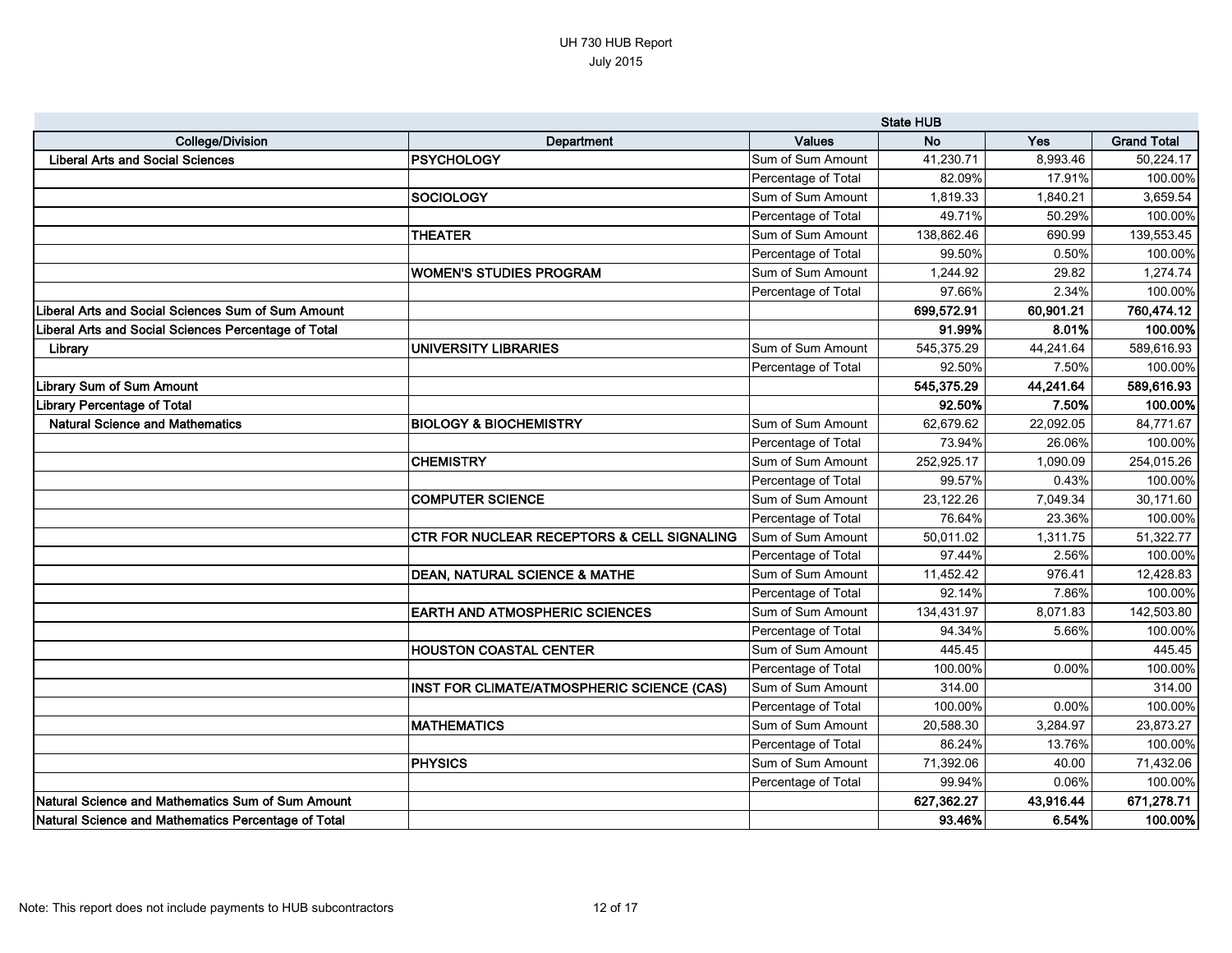|                                      |                                           | <b>State HUB</b>    |            |          |                    |
|--------------------------------------|-------------------------------------------|---------------------|------------|----------|--------------------|
| <b>College/Division</b>              | Department                                | <b>Values</b>       | <b>No</b>  | Yes      | <b>Grand Total</b> |
| Optometry                            | <b>DEAN, OPTOMETRY</b>                    | Sum of Sum Amount   | 29,829.52  | 134.44   | 29,963.96          |
|                                      |                                           | Percentage of Total | 99.55%     | 0.45%    | 100.00%            |
|                                      | <b>OPT VISION SCIENCES</b>                | Sum of Sum Amount   | 109,862.45 |          | 109,862.45         |
|                                      |                                           | Percentage of Total | 100.00%    | 0.00%    | 100.00%            |
|                                      | <b>OPTOMETRY CLINIC</b>                   | Sum of Sum Amount   | 407,376.09 | 2,808.33 | 410,184.42         |
|                                      |                                           | Percentage of Total | 99.32%     | 0.68%    | 100.00%            |
| <b>Optometry Sum of Sum Amount</b>   |                                           |                     | 547,068.06 | 2,942.77 | 550,010.83         |
| <b>Optometry Percentage of Total</b> |                                           |                     | 99.46%     | 0.54%    | 100.00%            |
| Pharmacy                             | CLINICAL PHARMACY & ADMINISTRA            | Sum of Sum Amount   | 48,133.39  | 549.43   | 48,682.82          |
|                                      |                                           | Percentage of Total | 98.87%     | 1.13%    | 100.00%            |
|                                      | <b>DEAN, PHARMACY</b>                     | Sum of Sum Amount   | 25,105.62  | 2,321.08 | 27,426.70          |
|                                      |                                           | Percentage of Total | 91.54%     | 8.46%    | 100.00%            |
|                                      | <b>EXPERIENTIAL PROGRAMS</b>              | Sum of Sum Amount   | 4,879.10   | 205.14   | 5,084.24           |
|                                      |                                           | Percentage of Total | 95.97%     | 4.03%    | 100.00%            |
|                                      | <b>INSTITUTE FOR DRUG EDUCATION</b>       | Sum of Sum Amount   | 176.66     |          | 176.66             |
|                                      |                                           | Percentage of Total | 100.00%    | 0.00%    | 100.00%            |
|                                      | <b>INSTITUTE OF COMMUNITY HEALTH</b>      | Sum of Sum Amount   | 224.90     |          | 224.90             |
|                                      |                                           | Percentage of Total | 100.00%    | 0.00%    | 100.00%            |
|                                      | PHAR HEALTH OUTCOMES & POLICY             | Sum of Sum Amount   | 4,940.00   |          | 4,940.00           |
|                                      |                                           | Percentage of Total | 100.00%    | 0.00%    | 100.00%            |
|                                      | <b>PHARMACOLOGICAL &amp; PHARMACEUTIC</b> | Sum of Sum Amount   | 122,687.29 | 3,667.77 | 126,355.06         |
|                                      |                                           | Percentage of Total | 97.10%     | 2.90%    | 100.00%            |
|                                      | <b>STUDENT SERVICES PHARMACY</b>          | Sum of Sum Amount   | 5,950.06   | 143.39   | 6,093.45           |
|                                      |                                           | Percentage of Total | 97.65%     | 2.35%    | 100.00%            |
| Pharmacy Sum of Sum Amount           |                                           |                     | 212,097.02 | 6,886.81 | 218,983.83         |
| Pharmacy Percentage of Total         |                                           |                     | 96.86%     | 3.14%    | 100.00%            |
| Research                             | ADV SUPERCONDUCTIVITY MANUF INST (ASMI)   | Sum of Sum Amount   | 539.27     |          | 539.27             |
|                                      |                                           | Percentage of Total | 100.00%    | 0.00%    | 100.00%            |
|                                      | <b>ANIMAL CARE OPERATIONS</b>             | Sum of Sum Amount   | 20,974.65  | 3,200.02 | 24,174.67          |
|                                      |                                           | Percentage of Total | 86.76%     | 13.24%   | 100.00%            |
|                                      | <b>BUSINESS OPERATIONS &amp; IT</b>       | Sum of Sum Amount   | 32,282.80  | 18.24    | 32,301.04          |
|                                      |                                           | Percentage of Total | 99.94%     | 0.06%    | 100.00%            |
|                                      | CENTER FOR ADVANCED COMPUTING & DATA SYS  | Sum of Sum Amount   | 2,243.37   | 151.83   | 2,395.20           |
|                                      |                                           | Percentage of Total | 93.66%     | 6.34%    | 100.00%            |
|                                      | <b>CENTER FOR ADVANCED MATERIALS</b>      | Sum of Sum Amount   | 3,533.17   | 292.44   | 3,825.61           |
|                                      |                                           | Percentage of Total | 92.36%     | 7.64%    | 100.00%            |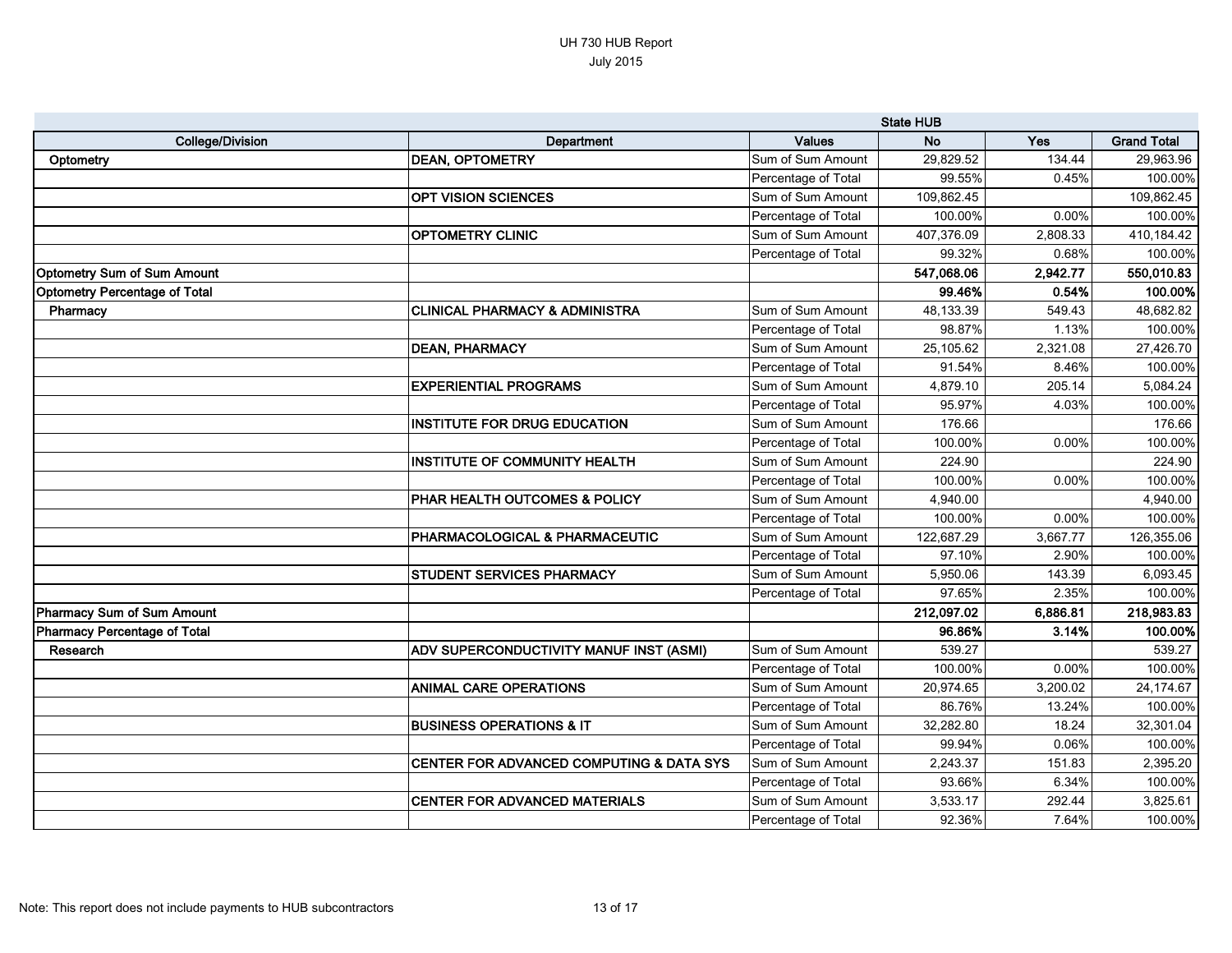|                                     |                                             | <b>State HUB</b>    |            |           |                    |
|-------------------------------------|---------------------------------------------|---------------------|------------|-----------|--------------------|
| <b>College/Division</b>             | Department                                  | <b>Values</b>       | <b>No</b>  | Yes       | <b>Grand Total</b> |
| Research                            | <b>ENVIRONMENT HEALTH &amp; LIFE SAFETY</b> | Sum of Sum Amount   | 21,012.74  | 110.78    | 21,123.52          |
|                                     |                                             | Percentage of Total | 99.48%     | 0.52%     | 100.00%            |
|                                     | <b>GRANT DEVELOPMENT</b>                    | Sum of Sum Amount   | 2,097.17   |           | 2,097.17           |
|                                     |                                             | Percentage of Total | 100.00%    | 0.00%     | 100.00%            |
|                                     | <b>GRANTS AND CONTRACTS</b>                 | Sum of Sum Amount   | 7,785.92   | 246.48    | 8,032.40           |
|                                     |                                             | Percentage of Total | 96.93%     | 3.07%     | 100.00%            |
|                                     | OFFICE OF INTELLECTUAL PROPERTY MGMT        | Sum of Sum Amount   | 159,056.55 |           | 159,056.55         |
|                                     |                                             | Percentage of Total | 100.00%    | 0.00%     | 100.00%            |
|                                     | <b>RESEARCH</b>                             | Sum of Sum Amount   | 28,036.76  | 1,513.08  | 29,549.84          |
|                                     |                                             | Percentage of Total | 94.88%     | 5.12%     | 100.00%            |
|                                     | RESEARCH POLICIES/COMPLIANCE/COMMITTEES     | Sum of Sum Amount   | 994.10     | 315.21    | 1,309.31           |
|                                     |                                             | Percentage of Total | 75.93%     | 24.07%    | 100.00%            |
|                                     | <b>TIMES</b>                                | Sum of Sum Amount   | 47,978.03  | 3,324.61  | 51,302.64          |
|                                     |                                             | Percentage of Total | 93.52%     | 6.48%     | 100.00%            |
|                                     | TX CTR SUPERCONDUCTIVITY AT UH              | Sum of Sum Amount   | 609,392.75 | 865.85    | 610,258.60         |
|                                     |                                             | Percentage of Total | 99.86%     | 0.14%     | 100.00%            |
|                                     | TX OBESITY RESEARCH CENTER                  | Sum of Sum Amount   |            | 968.20    | 968.20             |
|                                     |                                             | Percentage of Total | 0.00%      | 100.00%   | 100.00%            |
|                                     | UH SEQUENCING CORE FACILITY                 | Sum of Sum Amount   | 39,000.00  |           | 39,000.00          |
|                                     |                                             | Percentage of Total | 100.00%    | 0.00%     | 100.00%            |
| <b>Research Sum of Sum Amount</b>   |                                             |                     | 974,927.28 | 11,006.74 | 985,934.02         |
| <b>Research Percentage of Total</b> |                                             |                     | 98.88%     | 1.12%     | 100.00%            |
| <b>Student Affairs</b>              | <b>ADMISSIONS</b>                           | Sum of Sum Amount   | 9,711.12   | 1,567.30  | 11,278.42          |
|                                     |                                             | Percentage of Total | 86.10%     | 13.90%    | 100.00%            |
|                                     | <b>CAMPUS RECREATION</b>                    | Sum of Sum Amount   | 115,274.67 | 16,870.09 | 132,144.76         |
|                                     |                                             | Percentage of Total | 87.23%     | 12.77%    | 100.00%            |
|                                     | <b>CENTER FOR DIVERSITY &amp; INCLUSION</b> | Sum of Sum Amount   | 2,042.99   | 5.54      | 2,048.53           |
|                                     |                                             | Percentage of Total | 99.73%     | 0.27%     | 100.00%            |
|                                     | <b>CENTER FOR LEADERSHIP &amp; FSL</b>      | Sum of Sum Amount   | 2,883.32   |           | 2,883.32           |
|                                     |                                             | Percentage of Total | 100.00%    | 0.00%     | 100.00%            |
|                                     | CENTER FOR STUDENT INVOLVEMENT              | Sum of Sum Amount   | 66,018.92  | 3,198.40  | 69,217.32          |
|                                     |                                             | Percentage of Total | 95.38%     | 4.62%     | 100.00%            |
|                                     | <b>CENTER FOR STUDENT MEDIA</b>             | Sum of Sum Amount   | 9,172.67   | 339.31    | 9,511.98           |
|                                     |                                             | Percentage of Total | 96.43%     | 3.57%     | 100.00%            |
|                                     | <b>CENTER FOR STUDENTS W/DISABILITIES</b>   | Sum of Sum Amount   | 49,984.04  | 8,940.19  | 58,924.23          |
|                                     |                                             | Percentage of Total | 84.83%     | 15.17%    | 100.00%            |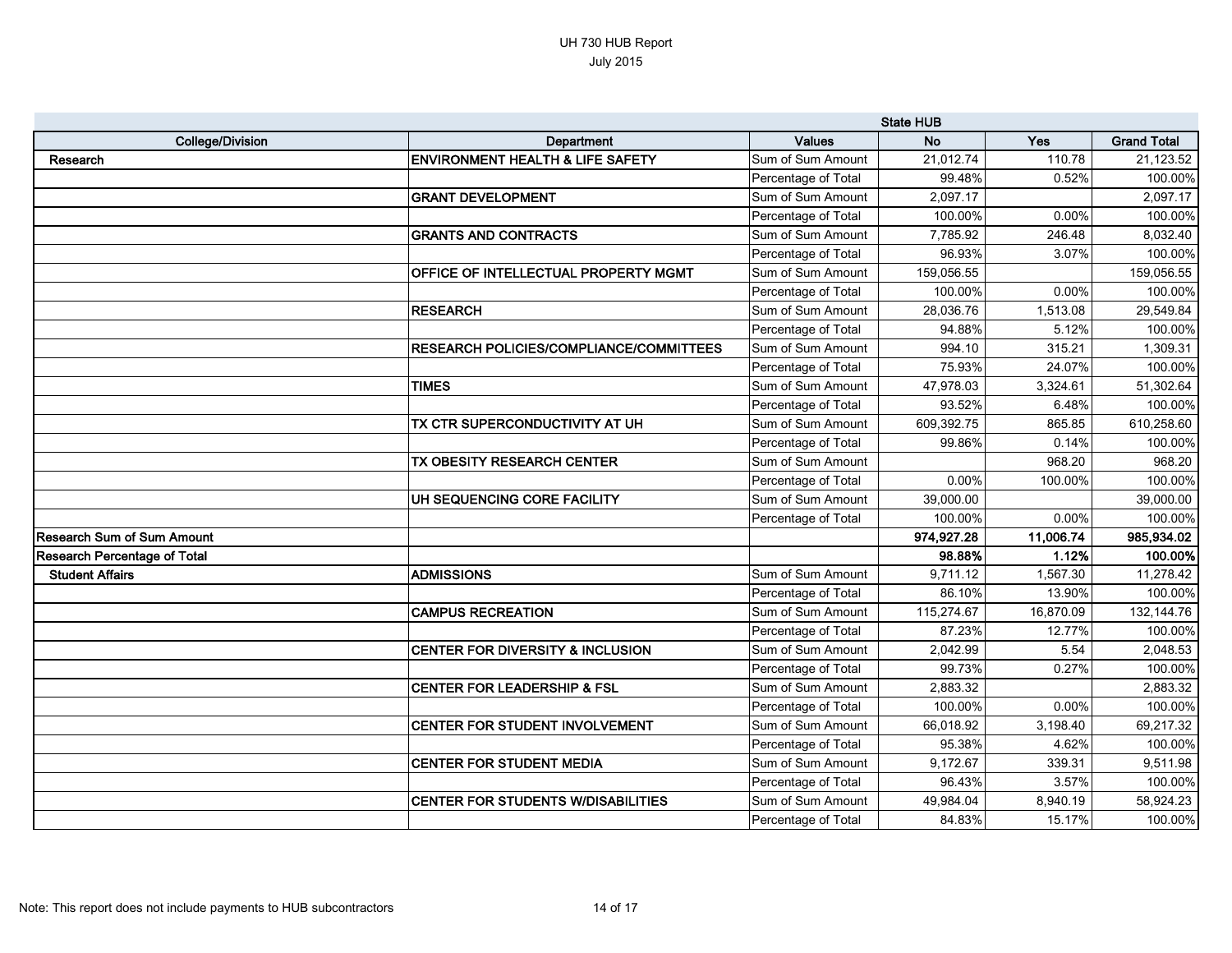|                         |                                           | <b>State HUB</b>    |           |          |                    |
|-------------------------|-------------------------------------------|---------------------|-----------|----------|--------------------|
| <b>College/Division</b> | Department                                | <b>Values</b>       | <b>No</b> | Yes      | <b>Grand Total</b> |
| <b>Student Affairs</b>  | <b>CHILDREN'S LEARNING CENTER</b>         | Sum of Sum Amount   | 16,091.47 | 2,051.12 | 18,142.59          |
|                         |                                           | Percentage of Total | 88.69%    | 11.31%   | 100.00%            |
|                         | <b>COUNSELING AND PSYCH SVCS</b>          | Sum of Sum Amount   | 4,886.96  | 964.51   | 5,851.47           |
|                         |                                           | Percentage of Total | 83.52%    | 16.48%   | 100.00%            |
|                         | <b>DEAN OF STUDENTS</b>                   | Sum of Sum Amount   | 31,074.58 | 1,368.12 | 32,442.70          |
|                         |                                           | Percentage of Total | 95.78%    | 4.22%    | 100.00%            |
|                         | <b>ENROLLMENT MANAGEMENT SERVICES</b>     | Sum of Sum Amount   | 3,607.00  | 207.88   | 3,814.88           |
|                         |                                           | Percentage of Total | 94.55%    | 5.45%    | 100.00%            |
|                         | <b>ENROLLMENT MGMT PROD SUPPORT</b>       | Sum of Sum Amount   | 2,720.47  | 6,589.23 | 9,309.70           |
|                         |                                           | Percentage of Total | 29.22%    | 70.78%   | 100.00%            |
|                         | <b>LGBT RESOURCE CENTER</b>               | Sum of Sum Amount   | 319.07    |          | 319.07             |
|                         |                                           | Percentage of Total | 100.00%   | 0.00%    | 100.00%            |
|                         | <b>OFFICE OF THE UNIVERSITY REGISTRAR</b> | Sum of Sum Amount   | 24,125.08 | 702.63   | 24,827.71          |
|                         |                                           | Percentage of Total | 97.17%    | 2.83%    | 100.00%            |
|                         | <b>RELIGION CENTER</b>                    | Sum of Sum Amount   | 28,170.40 |          | 28,170.40          |
|                         |                                           | Percentage of Total | 100.00%   | 0.00%    | 100.00%            |
|                         | <b>SCHOLARSHIPS AND FINANCIAL AID</b>     | Sum of Sum Amount   | 8,419.96  |          | 8,419.96           |
|                         |                                           | Percentage of Total | 100.00%   | 0.00%    | 100.00%            |
|                         | <b>STUDENT AFFAIRS</b>                    | Sum of Sum Amount   | 28,251.11 | 841.84   | 29,092.95          |
|                         |                                           | Percentage of Total | 97.11%    | 2.89%    | 100.00%            |
|                         | <b>STUDENT AFFAIRS IT SERVICES</b>        | Sum of Sum Amount   | 3,087.67  |          | 3,087.67           |
|                         |                                           | Percentage of Total | 100.00%   | 0.00%    | 100.00%            |
|                         | <b>STUDENT CENTER</b>                     | Sum of Sum Amount   | 40,117.12 | 5,179.24 | 45,296.36          |
|                         |                                           | Percentage of Total | 88.57%    | 11.43%   | 100.00%            |
|                         | STUDENT HEALTH CENTER                     | Sum of Sum Amount   | 34,476.54 | 347.40   | 34,823.94          |
|                         |                                           | Percentage of Total | 99.00%    | 1.00%    | 100.00%            |
|                         | <b>STUDENT HOUSING - RESID LIFE (PH)</b>  | Sum of Sum Amount   | 38,458.24 | 1,647.35 | 40,105.59          |
|                         |                                           | Percentage of Total | 95.89%    | 4.11%    | 100.00%            |
|                         | UNIVERSITY CAREER SERVICES                | Sum of Sum Amount   | 19,876.32 | 1,357.95 | 21,234.27          |
|                         |                                           | Percentage of Total | 93.60%    | 6.40%    | 100.00%            |
|                         | <b>URBAN EXPERIENCE VPSA</b>              | Sum of Sum Amount   | 196.49    | 344.53   | 541.02             |
|                         |                                           | Percentage of Total | 36.32%    | 63.68%   | 100.00%            |
|                         | <b>VETERAN SERVICES</b>                   | Sum of Sum Amount   | 908.76    | 3,433.83 | 4,342.59           |
|                         |                                           | Percentage of Total | 20.93%    | 79.07%   | 100.00%            |
|                         | <b>WELLNESS CENTER</b>                    | Sum of Sum Amount   | 250.86    | 725.00   | 975.86             |
|                         |                                           | Percentage of Total | 25.71%    | 74.29%   | 100.00%            |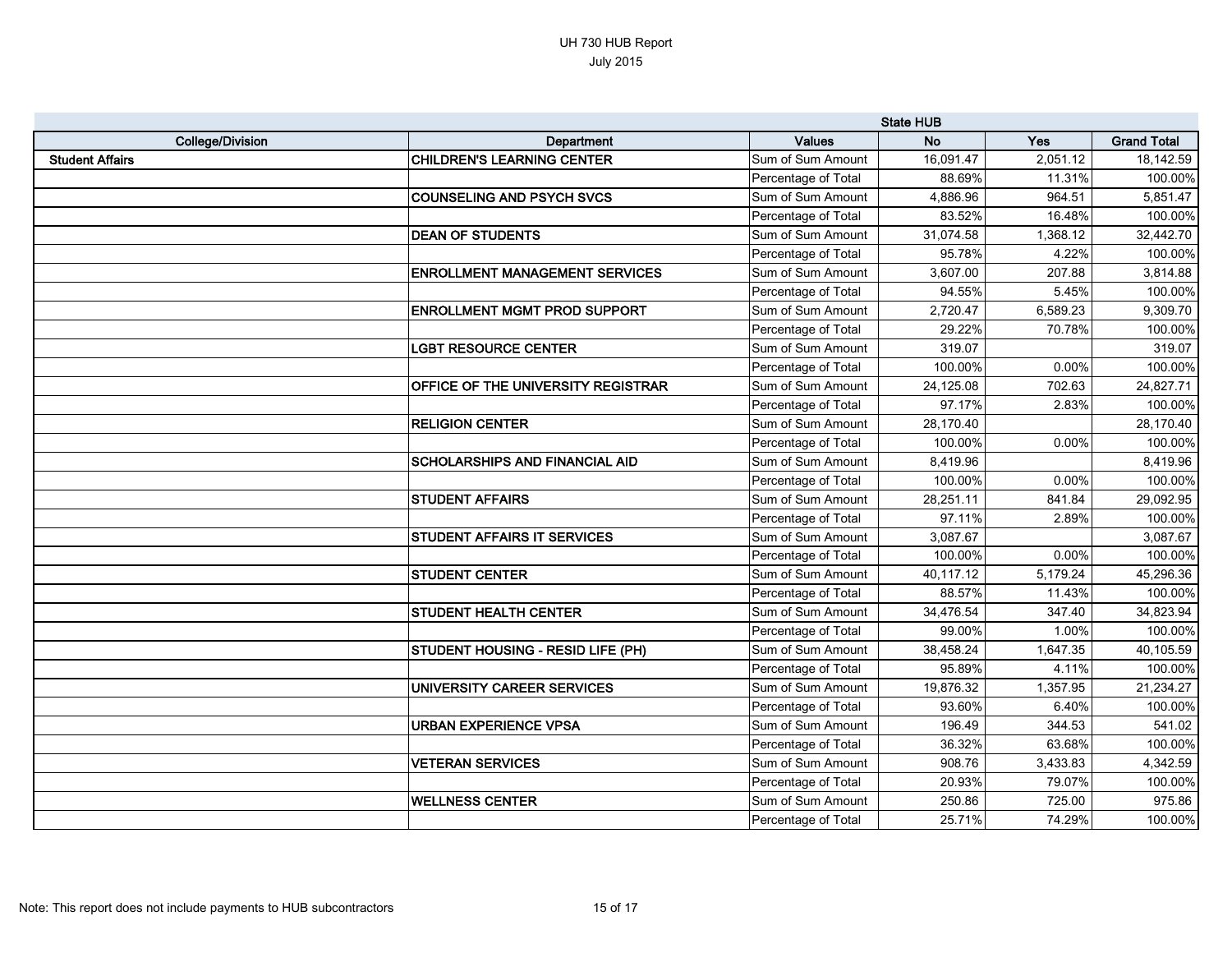|                                                      | <b>State HUB</b>                             |                     |            |           |                    |
|------------------------------------------------------|----------------------------------------------|---------------------|------------|-----------|--------------------|
| <b>College/Division</b>                              | Department                                   | <b>Values</b>       | <b>No</b>  | Yes       | <b>Grand Total</b> |
| <b>Student Affairs</b>                               | <b>WOMEN &amp; GENDER RESOURCE CENTER</b>    | Sum of Sum Amount   | 1,082.50   | 65.00     | 1,147.50           |
|                                                      |                                              | Percentage of Total | 94.34%     | 5.66%     | 100.00%            |
| <b>Student Affairs Sum of Sum Amount</b>             |                                              |                     | 541,208.33 | 56,746.46 | 597,954.79         |
| <b>Student Affairs Percentage of Total</b>           |                                              |                     | 90.51%     | 9.49%     | 100.00%            |
| Technology                                           | CENTER FOR LIFE SCIENCES TECH                | Sum of Sum Amount   | 262.54     |           | 262.54             |
|                                                      |                                              | Percentage of Total | 100.00%    | 0.00%     | 100.00%            |
|                                                      | CENTER FOR TECHNOLOGY LITERACY               | Sum of Sum Amount   |            | 3,104.40  | 3,104.40           |
|                                                      |                                              | Percentage of Total | 0.00%      | 100.00%   | 100.00%            |
|                                                      | <b>CONSTRUCTION MANAGEMENT</b>               | Sum of Sum Amount   | 90.79      | 6,402.06  | 6,492.85           |
|                                                      |                                              | Percentage of Total | 1.40%      | 98.60%    | 100.00%            |
|                                                      | <b>CTR FOR INFO SCRTY, RES &amp; EDU</b>     | Sum of Sum Amount   | 235.14     |           | 235.14             |
|                                                      |                                              | Percentage of Total | 100.00%    | 0.00%     | 100.00%            |
|                                                      | <b>DEAN, TECHNOLOGY</b>                      | Sum of Sum Amount   | 5,239.69   | 1,630.99  | 6,870.68           |
|                                                      |                                              | Percentage of Total | 76.26%     | 23.74%    | 100.00%            |
|                                                      | <b>ENGINEERING TECHNOLOGY</b>                | Sum of Sum Amount   | 214,289.28 | 27,585.46 | 241,874.74         |
|                                                      |                                              | Percentage of Total | 88.60%     | 11.40%    | 100.00%            |
|                                                      | HUMAN DEVELOP AND CONSUMER SCI               | Sum of Sum Amount   | 1,817.50   | 1,443.10  | 3,260.60           |
|                                                      |                                              | Percentage of Total | 55.74%     | 44.26%    | 100.00%            |
|                                                      | <b>INFORMATION &amp; LOGISTICS TECH</b>      | Sum of Sum Amount   | 2,507.77   | 217.25    | 2,725.02           |
|                                                      |                                              | Percentage of Total | 92.03%     | 7.97%     | 100.00%            |
|                                                      | TX MANUFACTURING ASSISTANCE CTR (TMAC)       | Sum of Sum Amount   | 257.96     |           | 257.96             |
|                                                      |                                              | Percentage of Total | 100.00%    | 0.00%     | 100.00%            |
| <b>Technology Sum of Sum Amount</b>                  |                                              |                     | 224,700.67 | 40,383.26 | 265,083.93         |
| <b>Technology Percentage of Total</b>                |                                              |                     | 84.77%     | 15.23%    | 100.00%            |
| Univ Marketing, Comm & Media Rel                     | MARKETING-UNIV MKT, COMM & MEDIA REL         | Sum of Sum Amount   | 50,008.17  |           | 50,008.17          |
|                                                      |                                              | Percentage of Total | 100.00%    | 0.00%     | 100.00%            |
|                                                      | <b>VC/VP UNIV MKTG, COMM &amp; MEDIA REL</b> | Sum of Sum Amount   | 671.24     | 1,515.07  | 2,186.31           |
|                                                      |                                              | Percentage of Total | 30.70%     | 69.30%    | 100.00%            |
| Univ Marketing, Comm & Media Rel Sum of Sum Amount   |                                              |                     | 50,679.41  | 1,515.07  | 52,194.48          |
| Univ Marketing, Comm & Media Rel Percentage of Total |                                              |                     | 97.10%     | 2.90%     | 100.00%            |
| <b>University Advancement</b>                        | <b>ADVANCEMENT INFORMATION SVCS</b>          | Sum of Sum Amount   | 500.00     |           | 500.00             |
|                                                      |                                              | Percentage of Total | 100.00%    | $0.00\%$  | 100.00%            |
|                                                      | <b>ADVANCEMENT STRATEGIC INITIATIVES</b>     | Sum of Sum Amount   | 2,098.37   | 1,778.00  | 3,876.37           |
|                                                      |                                              | Percentage of Total | 54.13%     | 45.87%    | 100.00%            |
|                                                      | <b>ALUMNI RELATIONS</b>                      | Sum of Sum Amount   | 2,043.51   | 348.67    | 2,392.18           |
|                                                      |                                              | Percentage of Total | 85.42%     | 14.58%    | 100.00%            |